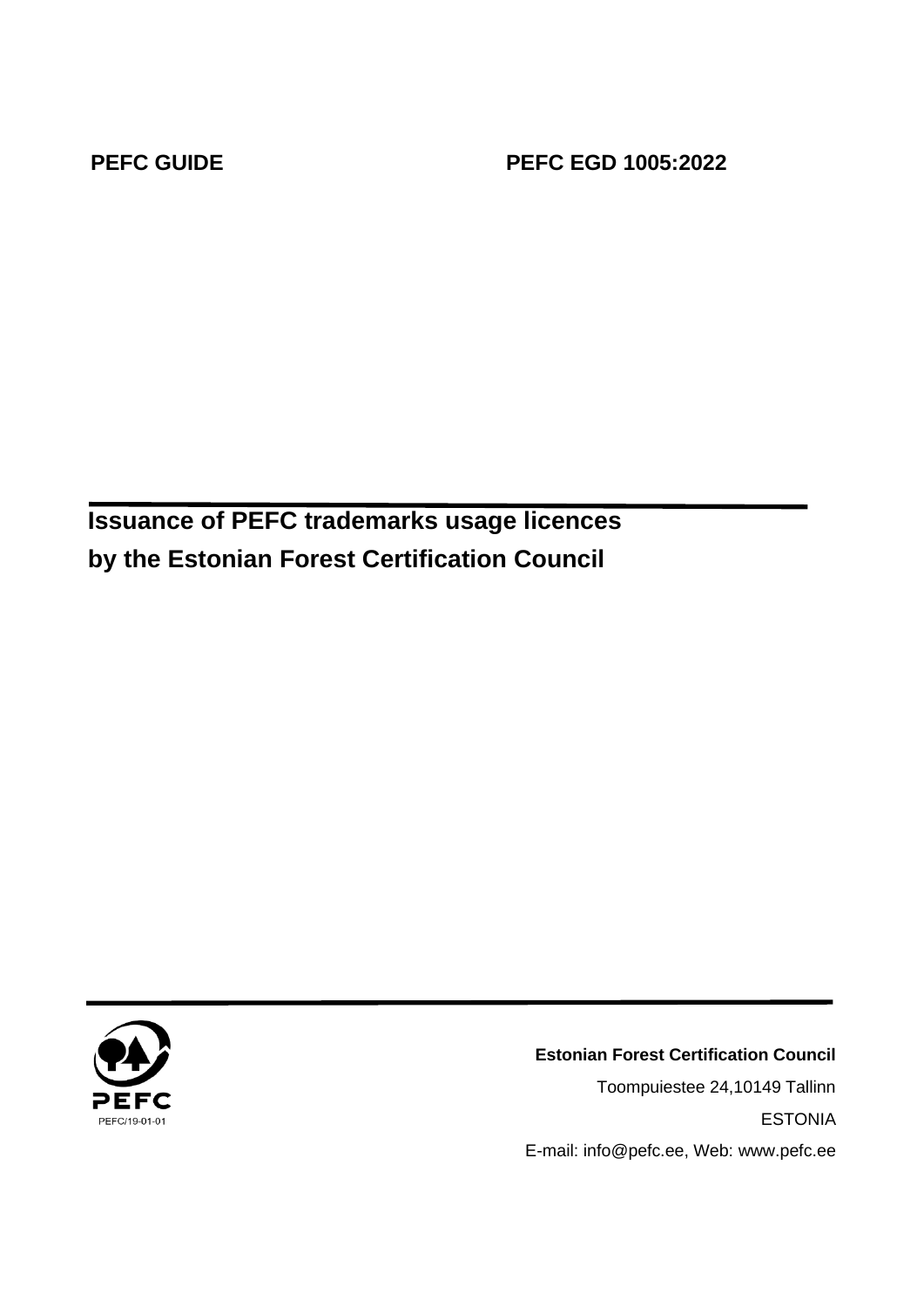# **Copyright notice**

© Estonian Forest Certification Council NGO 2022

This standard is protected by copyright owned by the NGO Estonian Forest Certification Council. This document is freely available from the Estonian Forest Certification Council website www.pefc.ee.

No part of this standard may be changed, reproduced or copied in any form or by any means for commercial purposes without the permission of the Estonian Forest Certification Council.

The official version of this document is Estonian; however, the document has been translated into English. In case of any doubt the English version is definitive. The translation of this document can be obtained from the Estonian Forest Certification Council or from the website www.pefc.org.

|                          | <b>Document name:</b> Issuance of PEFC trademarks use licences by the Estonian Forest<br><b>Certification Council</b> |                         |
|--------------------------|-----------------------------------------------------------------------------------------------------------------------|-------------------------|
| <b>Document title:</b>   | PEFC EGD 1005:2022                                                                                                    |                         |
|                          |                                                                                                                       |                         |
| <b>Approved by:</b>      | <b>Estonian Forest Certification Council</b>                                                                          | <b>Date: 04.05.2022</b> |
| <b>Issue date:</b>       | 05.05.2022                                                                                                            |                         |
| <b>Entry into force:</b> | 04.05.2023                                                                                                            |                         |
| <b>Transition date:</b>  | 04.05.2024                                                                                                            |                         |
|                          | Date of next periodic review: 04.05.2027                                                                              |                         |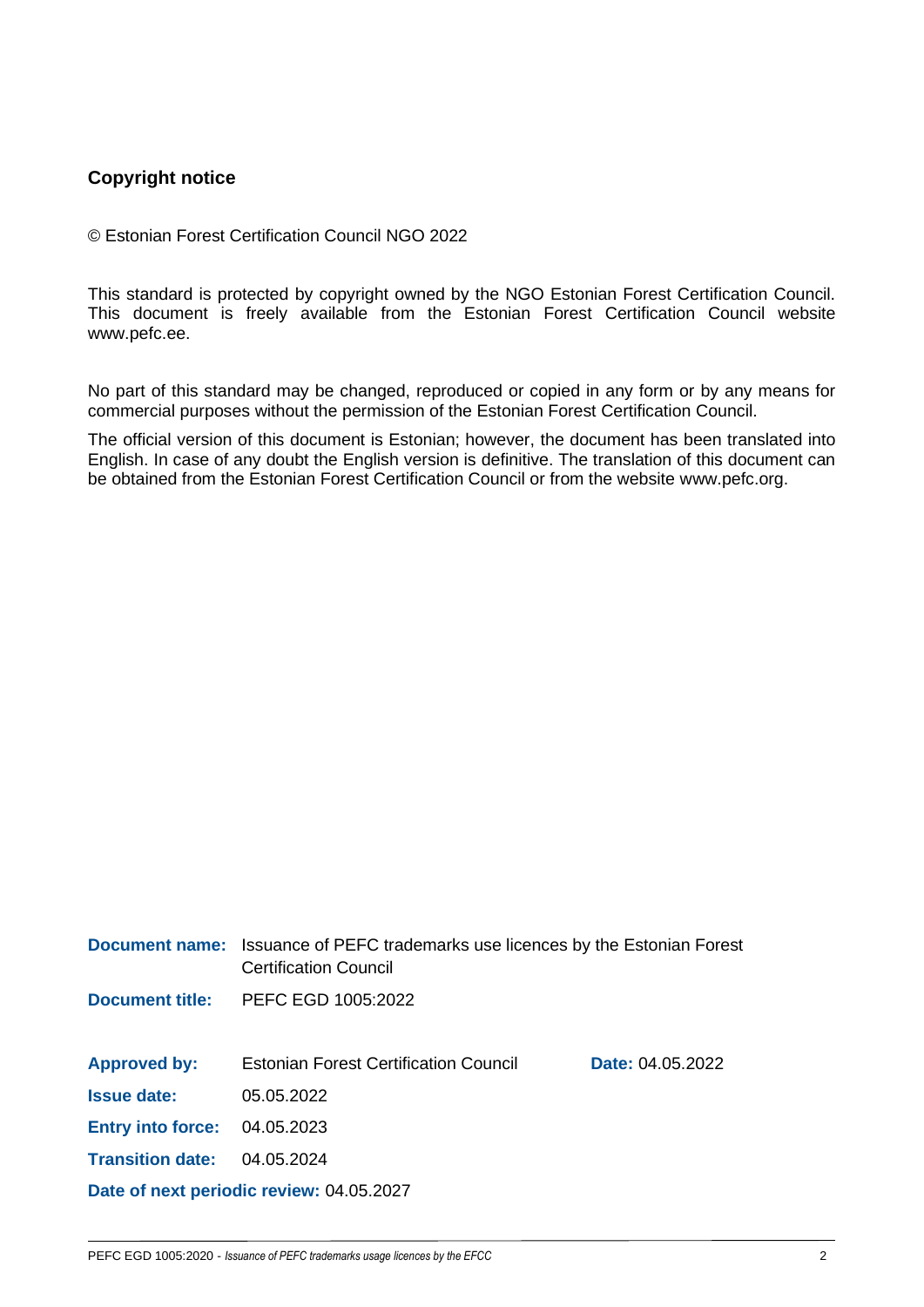# **Contents**

| $\mathbf{1}$ .   |  |
|------------------|--|
| 2.               |  |
| 3.               |  |
| $\overline{4}$ . |  |
| 5.               |  |
| 6.               |  |
| 7.               |  |
| 8.               |  |
| 9.               |  |
| 10.              |  |

# **Appendices:**

Appendix 1: PEFC trademarks usage contract - user group B: Sustainable forest management (SFM) certified entities

Appendix 2: PEFC trademarks usage contract - user group C: Chain of custody certified entity individual

Appendix 3: PEFC trademarks usage contract - user group C: Chain of custody certified entities multi-site (Appendix 2, 2.3a, PEFC ST 2002:2020)

Appendix 4: PEFC trademarks usage contract – user group D: Other users

Appendix 5: PEFC trademarks usage contract - user Group D: Retailers and brands owners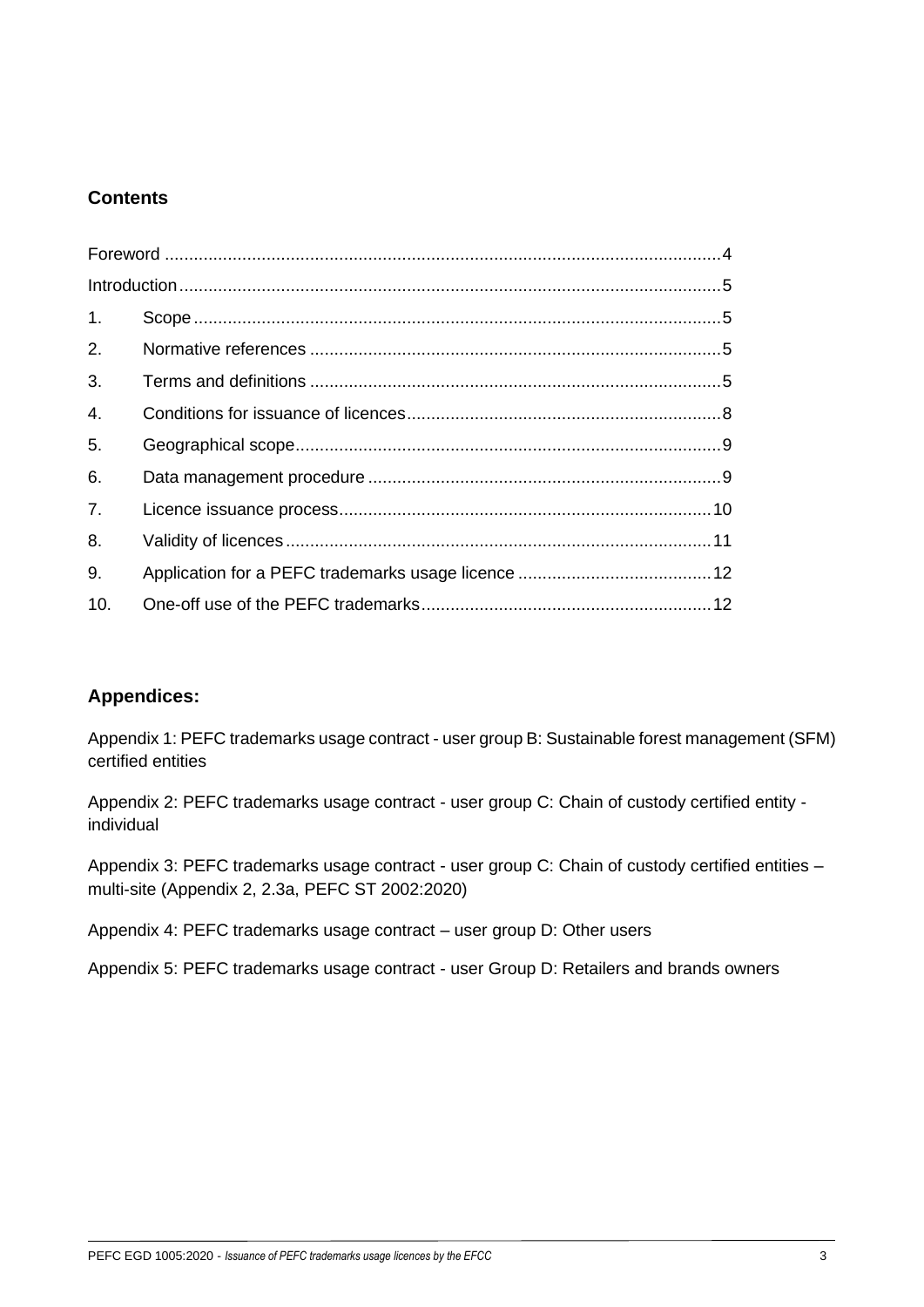# <span id="page-3-0"></span>**Foreword**

PEFC, the Programme for the Endorsement of Forest Certification, is a worldwide organisation promoting sustainable forest management through forest certification and labelling of forest and tree based products. Products with a PEFC claim and/or label deliver confidence that the raw material originates in a sustainably managed forest.

This document replaces the document of 2015 on the issuance of PEFC Logo use licenses by Estonian Forest Certification Council*.*

This document provides guidance on the issuance of the PEFC trademarks usage licences in compliance with PEFC ST 2001:2020, Trademarks Rules – Requirements, and PEFC ST 2002:2020, Chain of Custody of Forest and Tree Based Products - Requirements.

Licence holders belonging to Group A, B and D have until the 14 August 2022 to sign the new PEFC trademarks usage contracts that will replace their current PEFC logo usage contracts, in order to comply with this document as well as with the respective standards mentioned above. Chain of custody certified entities have until 14 August 2023 to sign new PEFC trademarks usage contracts once they get certified against the 2020 version of PEFC ST 2002:2020*,* Chain of Custody of Forest and Tree Based Products - Requirements*,*  and PEFC ST 2001:2020*,* PEFC Trademarks Rules - Requirements.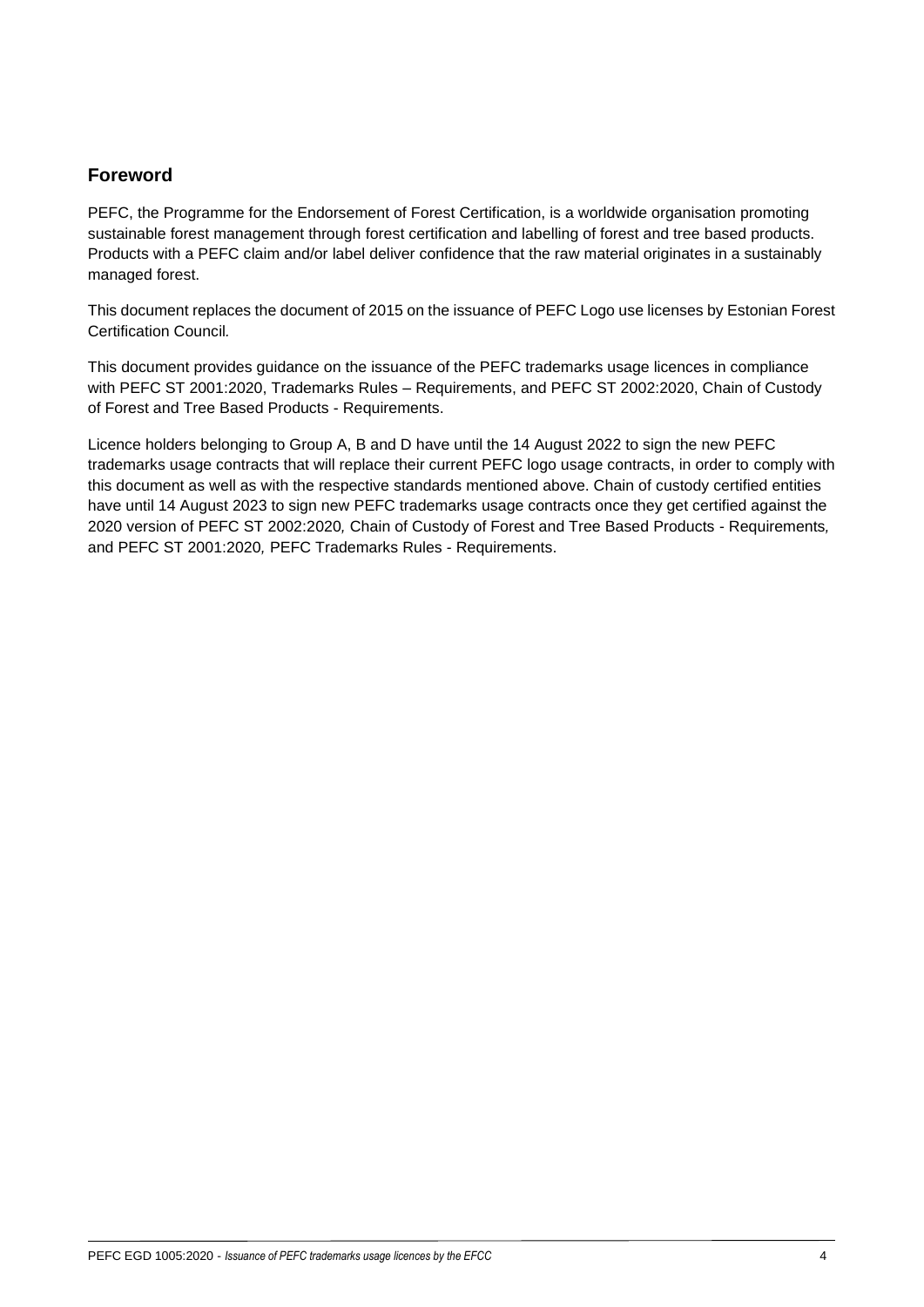# <span id="page-4-0"></span>**Introduction**

The PEFC trademarks provide information relating to the origin of forest and tree based products in sustainably managed forests, recycled and other non-controversial sources. Trademarks information drives purchasers and potential purchasers to choose products based on environmental, as well as other considerations.

In Estonia, the PEFC trademarks can only be used based on a PEFC trademarks usage licence issued by the Estonian forest Certification Council (hereinafter: EFCC).

# <span id="page-4-1"></span>**1. Scope**

This document sets out the rules for the issuance of PEFC trademarks usage licences, hereafter "licences", by the EFCC to ensure legally compliant use of the PEFC trademarks in accordance with the PEFC ST 2001:2020, Trademarks Rules - Requirements.

This document is based on PEFC ST 2001:2020, *Trademarks Rules – Requirements*, guide PEFC GD 1005:2020, *Issuance of PEFC trademarks usage licences by the PEFC Council* and PEFC GD 1004, *Administration of PEFC scheme*.

EFCC is responsible for issuing PEFC trademarks usage licences to organizations operating in Estonia.

The PEFC Council only issues licences to entities located in countries with no PEFC authorised body, or because a licence cannot be issued by the relevant PEFC authorised body, or for any other reasons accepted by the PEFC Council.

All other organisations shall apply to the relevant national PEFC authorised body to obtain the licence.

### <span id="page-4-2"></span>**2. Normative references**

PEFC ST 2001, *PEFC Trademarks Rules – Requirements*

PEFC GD 1005:2020, *Issuance of PEFC trademarks usage licences by the PEFC Council*

PEFC GD 1004, *Administration of PEFC Scheme*

# <span id="page-4-3"></span>**3. Terms and definitions**

### **3.1 Accredited certificate**

A certificate issued by a certification body within the scope of its accreditation that bears the accreditation body's symbol.

### **3.2 Endorsement and mutual recognition**

The endorsement of a system means that the members of the PEFC Council have determined that the system meets the requirements of the PEFC Council. The endorsement procedure ensures that the members vote on each other's systems. Therefore, the members of the PEFC Council recognize each other's systems under the PEFC Council mutual recognition umbrella.

The requirements for the endorsement are described in the PEFC technical documentation PEFC GD 1007, *Endorsement and Mutual Recognition of Certification Systems and their Revision*.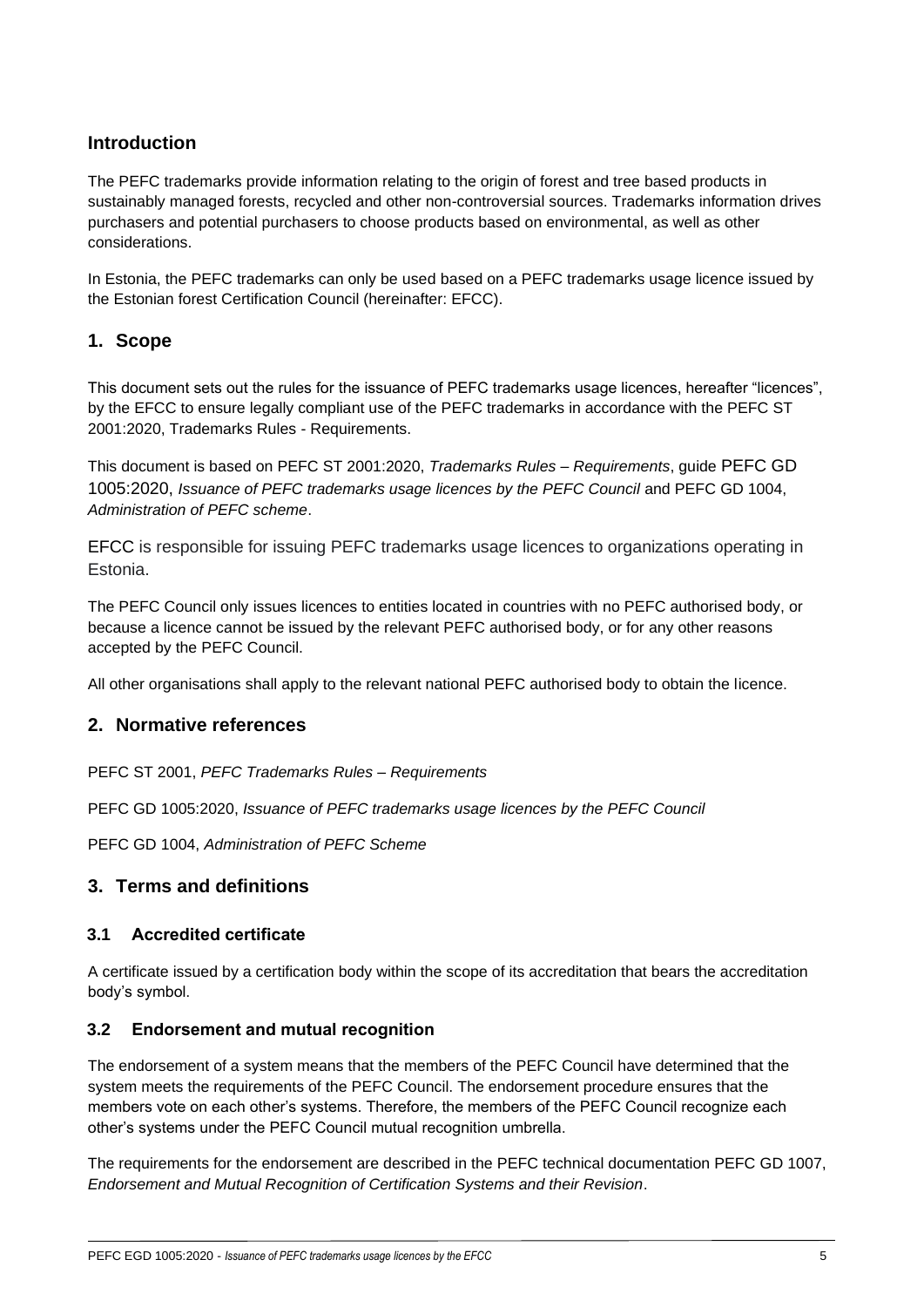# **3.3 Forest certification scheme**

The set of standards and related procedures necessary to carry out forest certification activities.

*Note 1:* Estonian forest certification scheme consists of PEFC sustainable forest management standard, PEFC international chain of custody standard, Requirements for Certification Bodies and all other documents necessary to carry out certification activities.

## **3.4 PEFC authorised body, hereinafter EFCC**

The authorised body is an entity that has permission from the PEFC Council to issue **PEFC trademarks usage licences**. In Estonia the authorised body is Estonian Forest Certification Council.

## **3.5 PEFC National Governing Body, hereinafter EFCC**

The PEFC National Governing Bodies (PEFC NGBs) are independent, national organisations established to develop and implement a PEFC **forest certification scheme** within their country. A list of the PEFC NGBs and their contact details can be found at the PEFC website, [www.treee.es/pefcnationalmembers.](http://www.treee.es/pefcnationalmembers) EFCC is the National Governing Body in Estonia.

### **3.6 PEFC recognised certificate**

- a) A valid accredited forest management certificate issued by an EFCC notified certification body against the PEFC Estonia Forest Management Scheme or PEFC Estonia Sustainable Forest Management Standard.
	- b) A valid accredited chain of custody certificate issued by a PEFC notified certification body against the PEFC International Chain of Custody standard or another chain of custody standard that is endorsed by the PEFC Council.

*Note 1:* PEFC endorsed Estonian **forest certification scheme** and international chain of custody standard are found at the EFCC website [www.pefc.ee.](http://www.treee.es/pefcnationalmembers)

*Note 2:* In case of a group or multi-site certificate where it is confirmed in a separate document, such as an appendix to the certificate or a sub-certificate, that a site or a group participant is covered by the certificate, the separate document and the certificate together are considered the site's/participant's PEFC recognised certificate.

### **3.7 PEFC trademarks usage contract**

The PEFC trademarks usage contract is the agreement between the organisation applying for trademarks usage and the PEFC Council or a **PEFC authorised body,** i.e **EFCC** issuing the **PEFC trademarks usage licence**.

### **3.8 PEFC trademarks**

The PEFC trademarks are symbols that represent the visual identity of PEFC. They are registered and belong to the PEFC Council. There are two PEFC trademarks:

- c) The initials "PEFC"; and
- d) The PEFC logo. It consists of two trees surrounded by an arrow. The "PEFC" initials stand underneath it. The PEFC logo shall always be used within PEFC labels.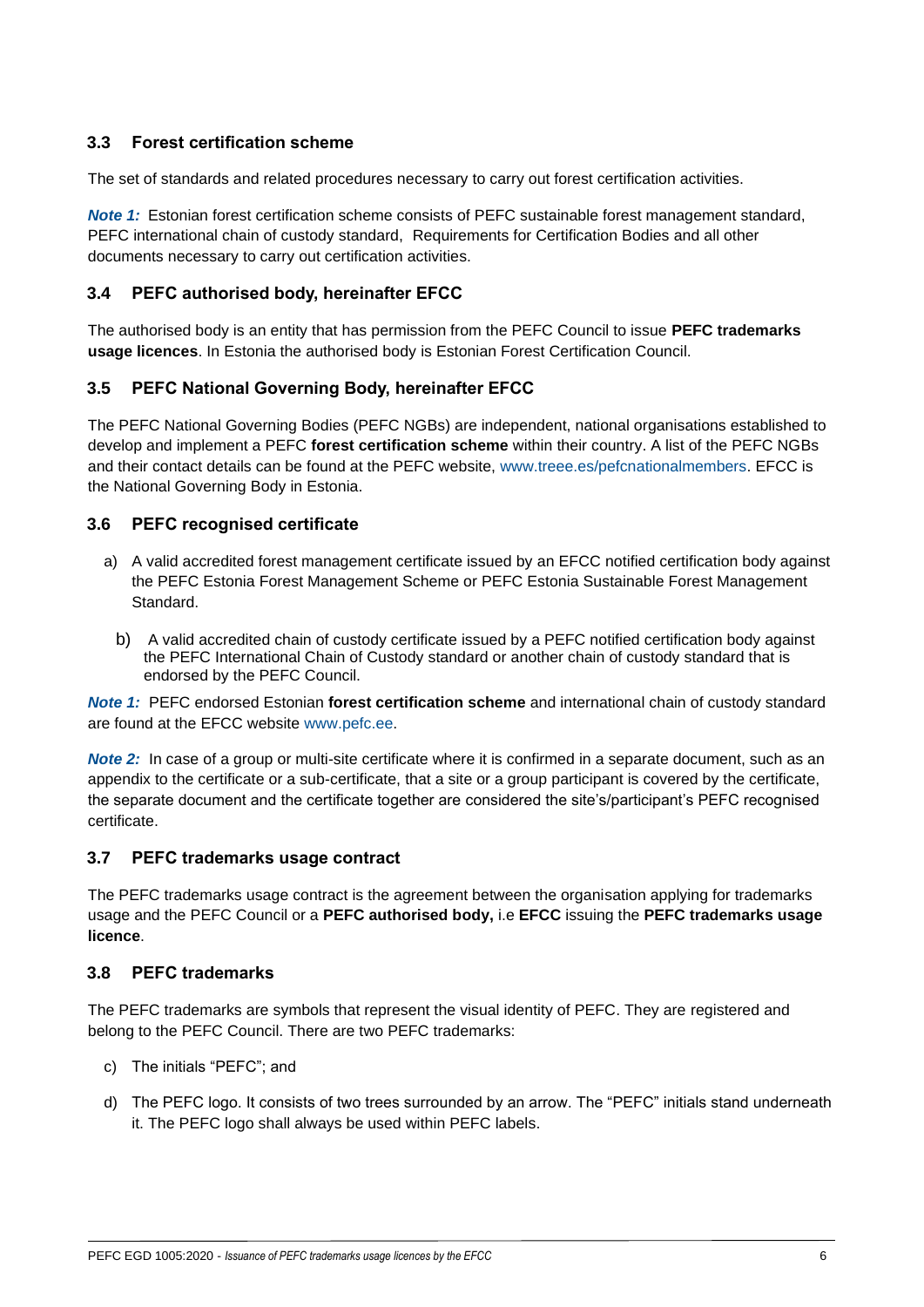

### **3.9 PEFC trademarks usage licence**

The PEFC trademarks usage licence gives right to the licence holder to use the **PEFC trademarks** in accordance with PEFC ST 2001, *Trademarks Rules – Requirements* and to the **PEFC trademarks usage contract**.

### **3.10 Off**-**product usage**

The use of the **PEFC trademarks**, other than **on**-**product usage**, that is not referring to a specific product or the origin of raw material in a PEFC certified forest.

## **3.11 On**-**product usage**

The use of the **PEFC trademarks** in reference to the PEFC certified material of a product or that can be perceived or understood by buyers or the public as referring to PEFC certified material. On-product usage can be direct (when the **PEFC trademarks** are placed on tangible products) or indirect (the trademarks refer to tangible products although they are not placed directly on the product).

## **3.12 Retailers and brand owners**

Organization procuring PEFC certified finished products from PEFC certified companies and selling them to consumers.

# **3.13 Organization**

A legal or natural person holding a **PEFC certificate** and being responsible for complying with the requirements of the **forest certification scheme**.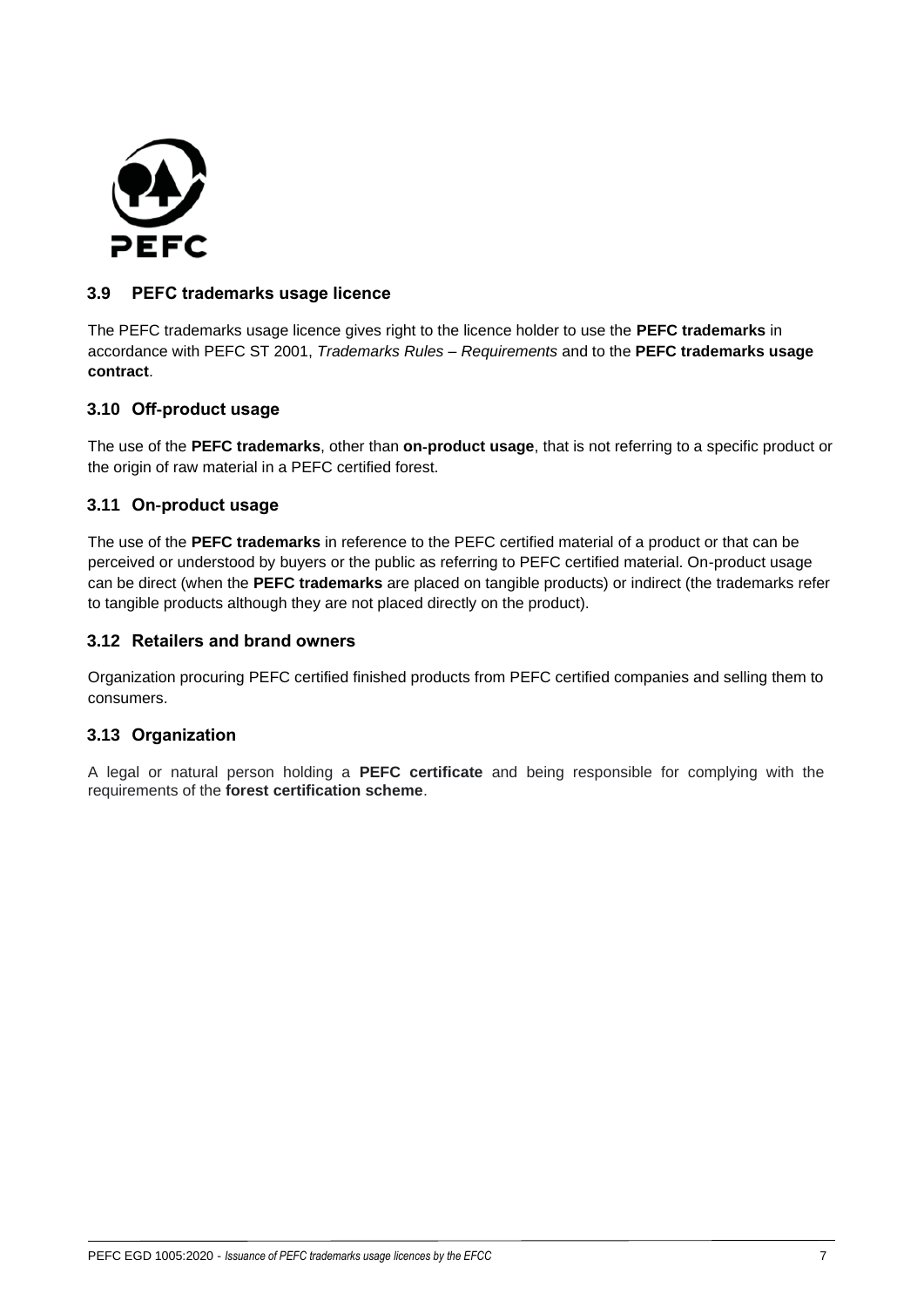# <span id="page-7-0"></span>**4. Conditions for issuance of licences**

#### **4.1 General conditions**

An entity applying for the PEFC Trademark licence shall:

- a) be a legal entity
- b) agree that the EFCC collects and makes publicly available the entity's identification and other information as specified by the PEFC Council

#### **4.2 Special conditions**

**User Group B:** Entities certified against a PEFC endorsed sustainable forest management (SFM) standard, shall:

- a) hold a valid **PEFC recognised forest management certificate**
- b) sign the **PEFC trademarks usage contract** with the EFCC (Appendix 1)

**User Group C:** Entities certified against the PEFC International Chain of Custody standard, shall

- a) hold a valid **PEFC recognised chain of custody certificate**
- b) sign the **PEFC trademarks usage contract** with the EFCC (Appendix 2)

The holder of multi-site chain of custody certificate operating with franchises or companies where the sites are linked through a common ownership, management or other organisational link, can apply for a PEFC trademarks usage multi-licence and sign a **PEFC trademarks usage contract** with the EFCC (Appendix 3) covering the whole or a part of the scope of the multi-site certificate provided that:

- a) the central office and the sites are a part of a single legal entity, or
- b) the central office and the sites are a part of a single company with a single management and organisational structure

The independent legal entities forming part of a multi-site producer group chain of custody certificate shall apply for individual trademarks usage licences.

**User Group D:** Other users (excluding retailers), shall:

- a) Be organisations and other entities not classified under PEFC trademarks groups A, B and C
- b) Be organisations such as trade and industry associations, research and educational institutions, certification bodies, accreditation bodies, governmental organisations, NGOs, etc. Group D also covers organisations within the forest and tree based products chain, where the chain of custody certification does not apply as they are end users of forest and tree based products or are selling the products with claims and/or labels placed on the product by their suppliers
- c) sign the **PEFC trademarks usage contract** with the EFCC (Appendix 4)

#### **User Group D:** Other users (**retailers and brand owners**), shall:

- a) identify the purpose of the PEFC trademarks usage that does not conflict with the objectives and good name of the PEFC Council
- b) sign the **PEFC trademarks usage contract** with the EFCC (Appendix 5)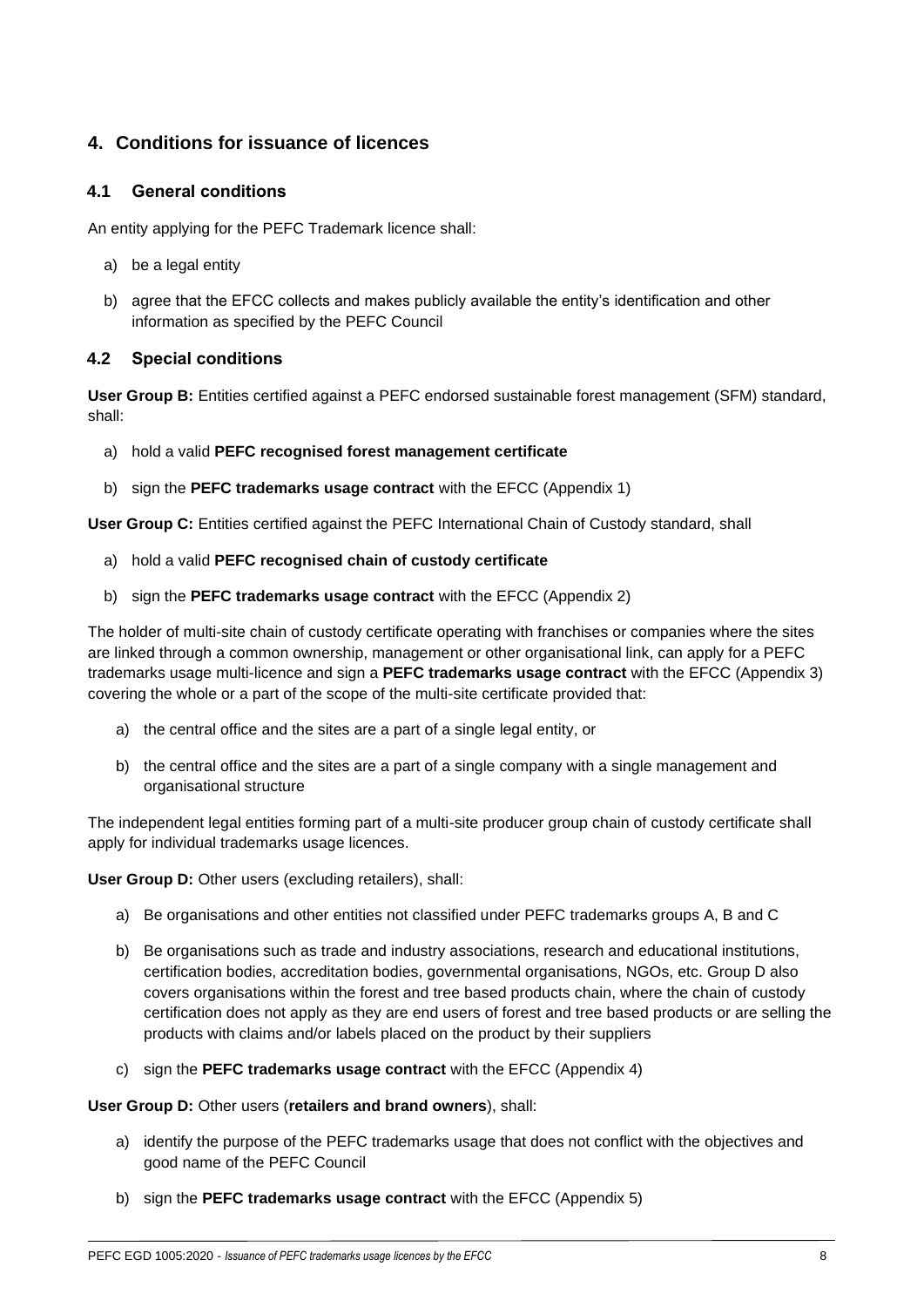# <span id="page-8-0"></span>**5. Geographical scope**

EFCC is responsible for issuing PEFC trademarks usage licences to organizations operating in Estonia.

# <span id="page-8-1"></span>**6. Data management procedure**

**6.1.** In order to issue a **PEFC trademarks usage licence**, the EFCC may collect some personal data on the trademarks users. The personal data collected includes: full name of the contact person, email address and telephone number. This information is necessary for the normal operations of the PEFC certification scheme. They are made publicly available on the PEFC websites (PEFC Council website and EFCC websites), and PEFC may share them with third parties limited to and exclusively for certification purposes. These data are indispensable to ensure the PEFC certification scheme operations, such as to trace validity of **trademarks usage licences** and certified products, by consumers and third parties.

**6.2.** Personal data on trademarks users are kept public for a duration of five (5) years after the end of the trademarks usage licence validity. Data will then be stored in an in-house database in order to keep track of the licences. Upon request, the PEFC Council and EFCC may provide trademarks users with information about the personal data it holds. Trademarks users have the right to access or verify their personal data and to have them modified, corrected or deleted at any time. If the trademarks users would like to exercise one of these data protection rights, they can contact EFCC at info@pefc.ee.

**6.3.** By signing the **PEFC trademarks usage contract**, the trademarks users agree to this data treatment procedure. In case the trademarks users do not want this information to be publicly available, the **PEFC trademarks usage licence** shall be cancelled.

**6.4.** Further information on PEFC Council data treatment is available from the EFCC.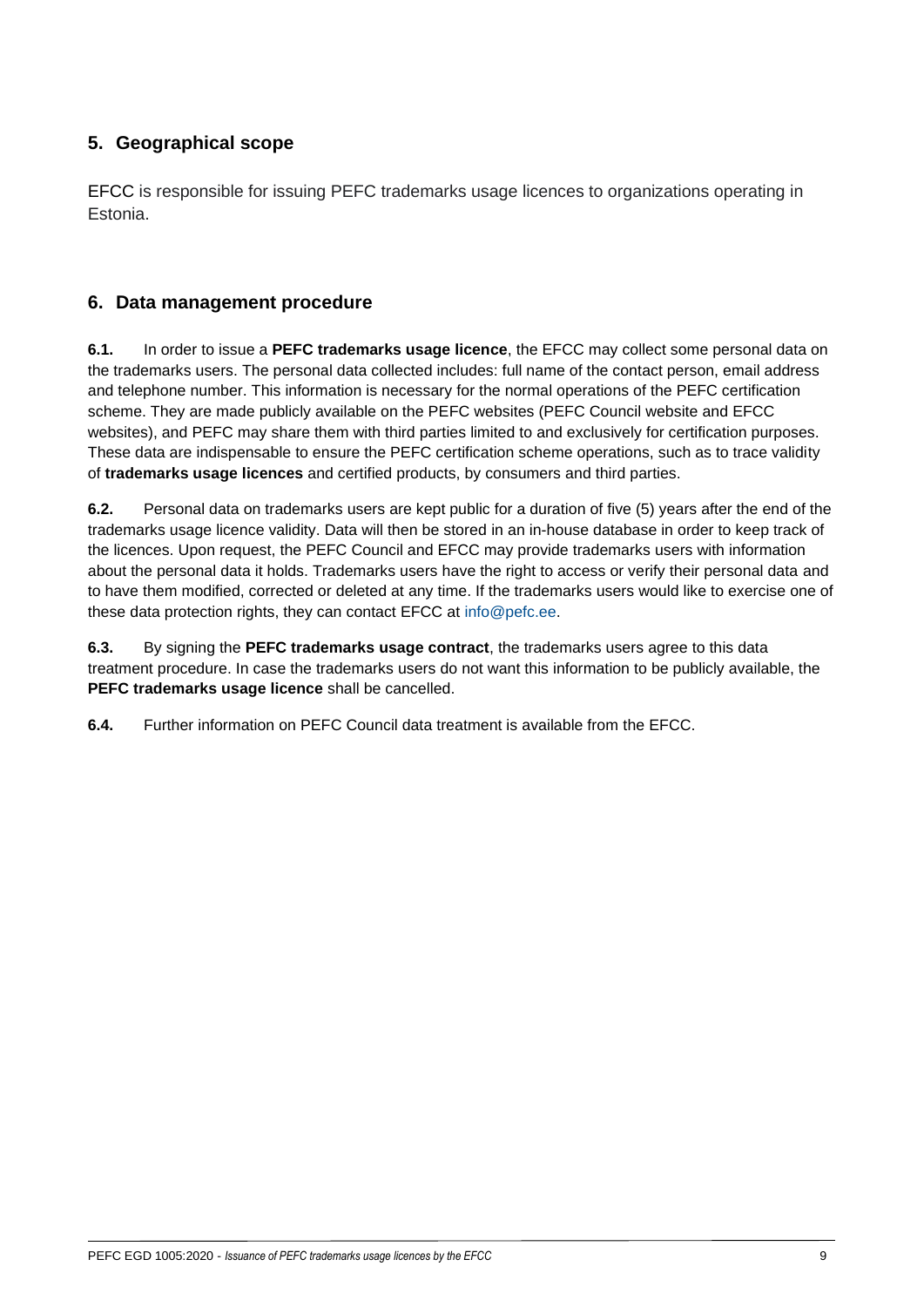# <span id="page-9-0"></span>**7. Licence issuance process**

#### *Figure 1: Licence issuance process*

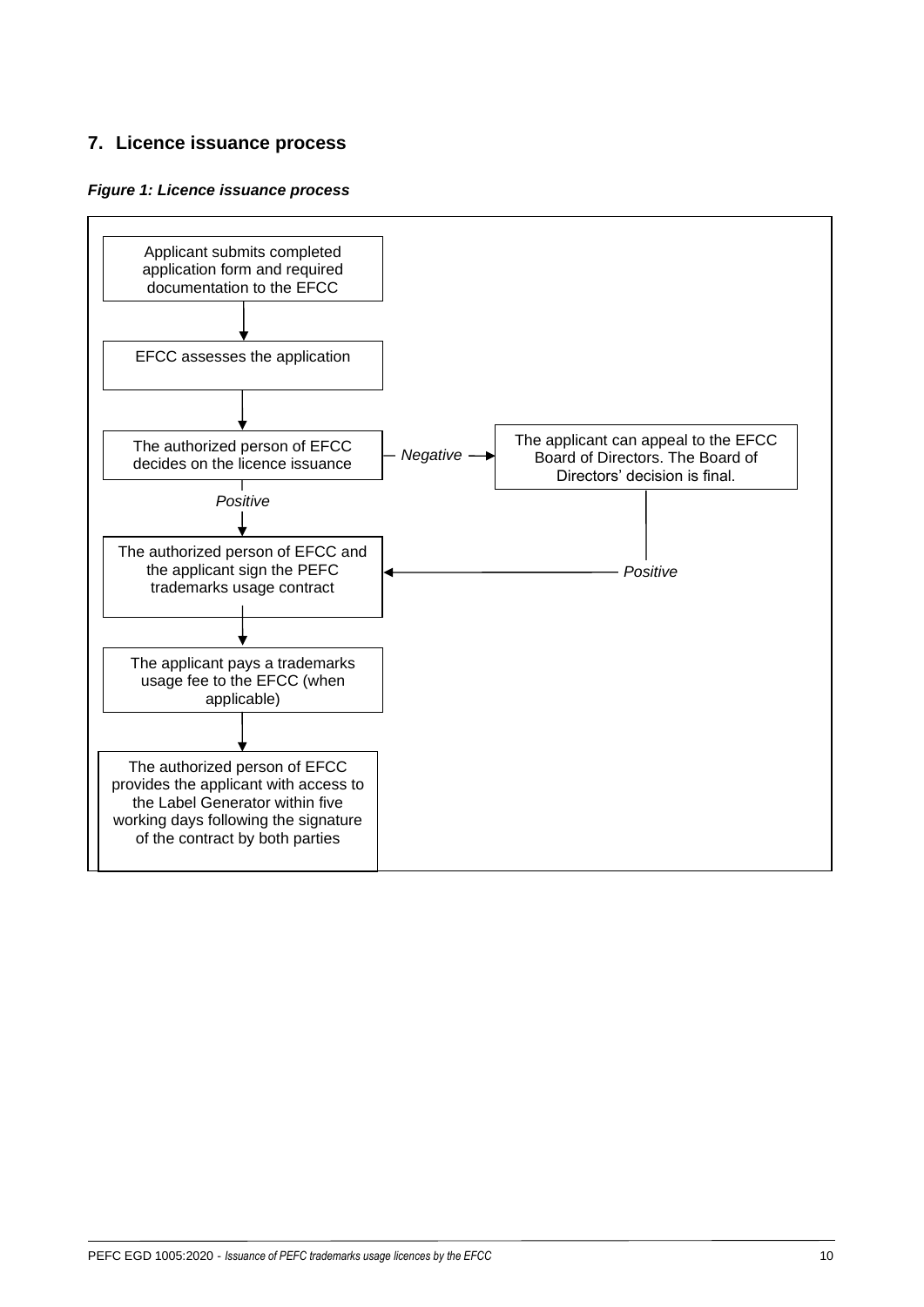# <span id="page-10-0"></span>**8. Validity of licences**

Licences are valid for the following time periods:

- a) **User Group B:** The **PEFC trademarks usage contract** enters into force when it has been signed by both parties. It remains valid whilst the **PEFC forest management recognised certificate** is valid and as long as the trademarks user uses the **PEFC trademarks** in accordance with PEFC ST 2001, *Trademarks Rules – Requirements*, as stated now and as may be amended by the PEFC Council from time to time.
- b) **User Group C:** The **PEFC trademarks usage contract** enters into force when it has been signed by both parties. It remains valid whilst the **PEFC chain of custody recognised certificate** is valid and as long as the trademarks user uses the **PEFC trademarks** in accordance with PEFC ST 2001, *Trademarks Rules – Requirements*, as stated now and as may be amended by the PEFC Council from time to time.
- c) **User Group D (both types):** The **PEFC trademarks usage contract** enters into force when it has been signed by both parties and has a validity of one year. It is automatically renewed annually whilst the trademarks user fulfils its responsibilities and uses the **PEFC trademarks** in accordance with PEFC ST 2001, *Trademarks Rules – Requirements*, as stated now and as may be amended by the PEFC Council from time to time and the contract.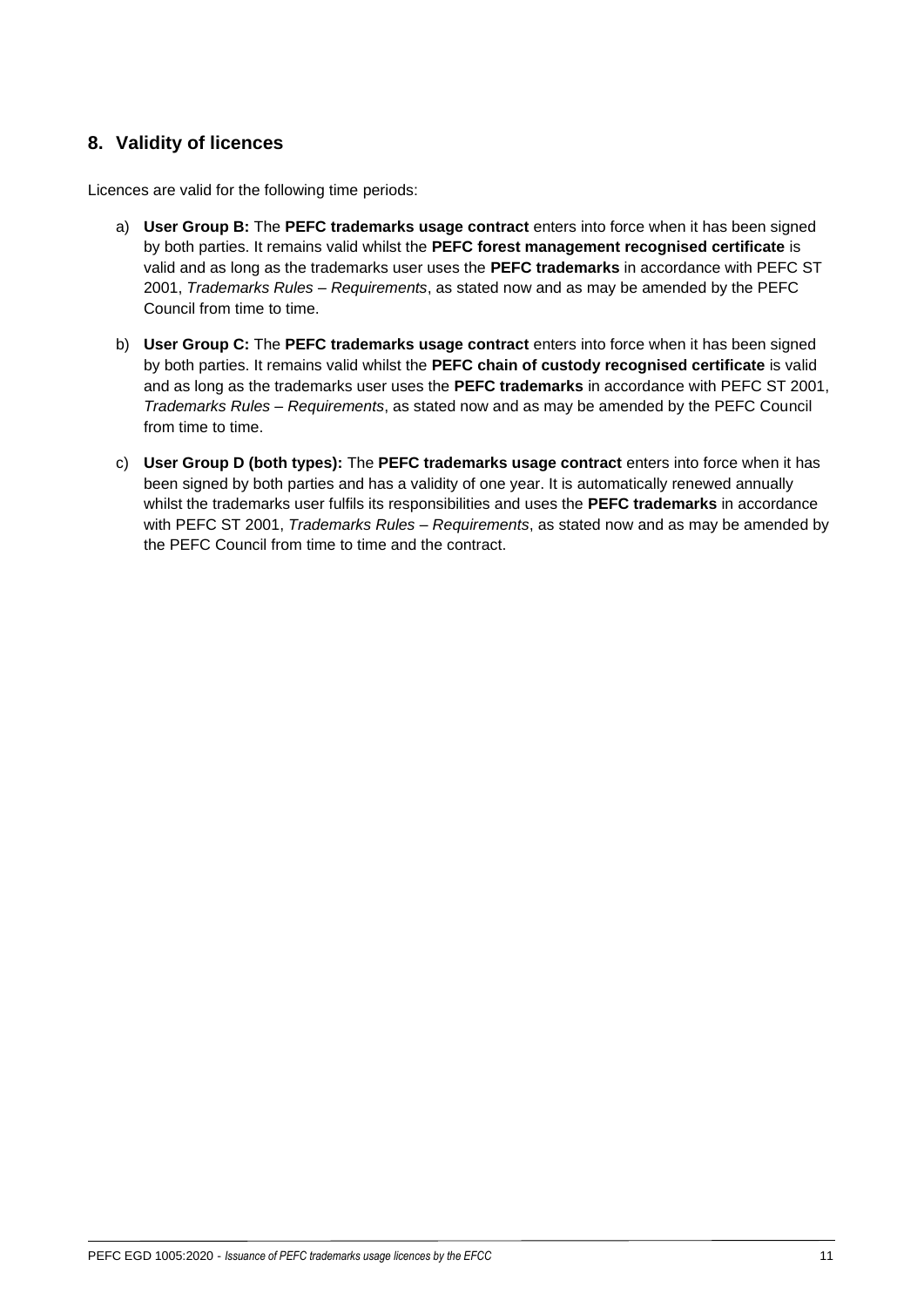# <span id="page-11-0"></span>**9. Application for a PEFC trademarks usage licence**

Organisations shall apply for a **PEFC trademarks usage licence** directly on the PEFC Label Generator's website.

## <span id="page-11-1"></span>**10.One-off use of the PEFC trademarks**

When using the **PEFC trademarks** in press articles or for scientific research articles, it is not necessary to use and/or hold a PEFC licence number. For other purposes, the PEFC Council may allow a one-off usage of the **PEFC trademarks** for off-product purposes to users without an individual licence number (e.g. for events) under the following conditions:

- a) this licence shall be limited to the one specified use
- b) the use shall not conflict the objectives and good name of the PEFC Council
- c) the **PEFC trademarks** shall be used with the PEFC Council licence number (PEFC/01-00-01)
- d) the disclaimer "Reproduced with the permission of the PEFC Council" shall be placed visibly together with the **PEFC trademarks**

The application for the one-off use shall be made on the PEFC Label Generator's website.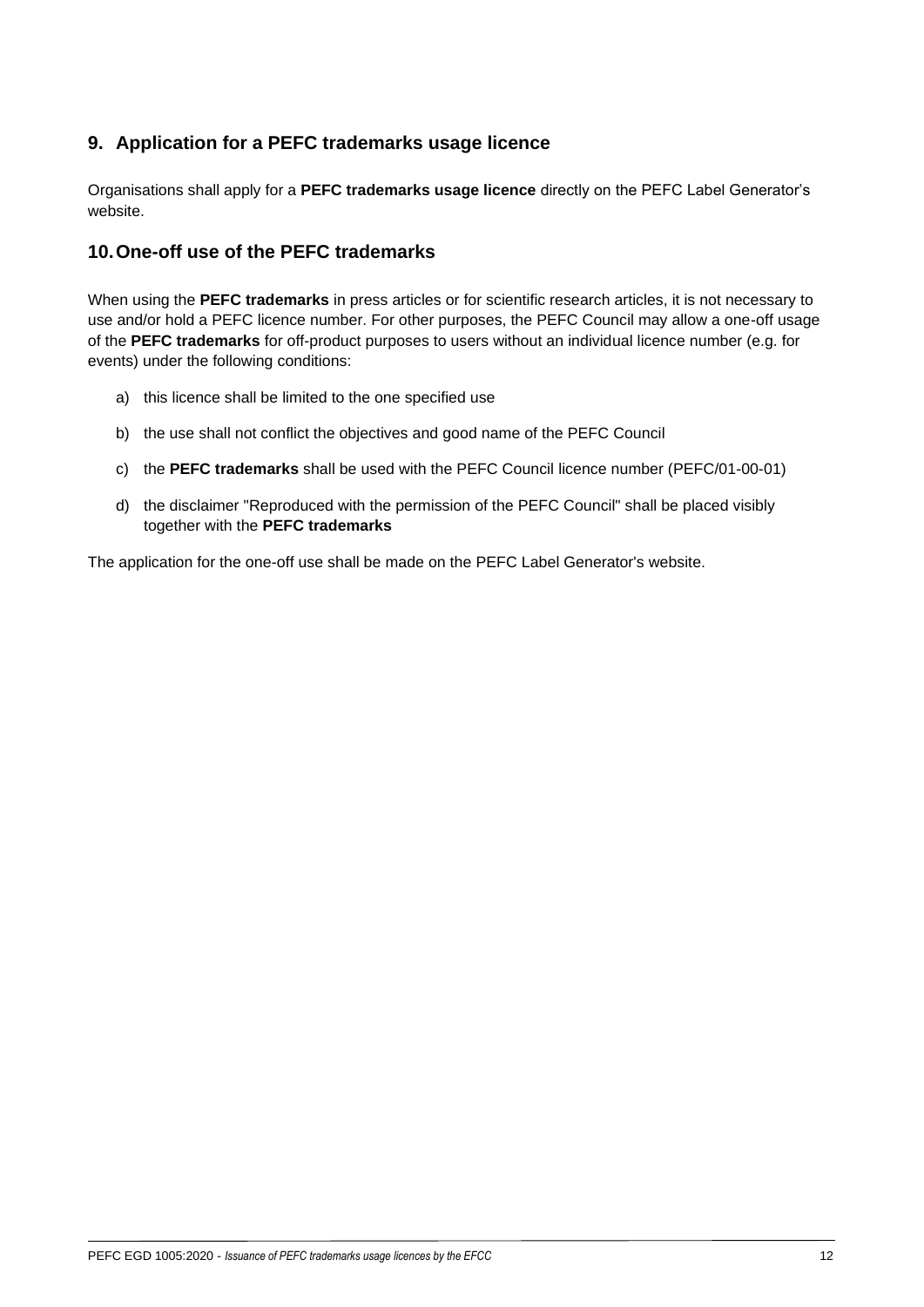# **Appendix 1: PEFC trademarks usage contract - user group B: Sustainable forest management (SFM) certified entities**

Between

**(1) Estonian Forest Certification Council NGO**, hereafter the "EFCC", having its registered office at Toompuiestee 24, 10149 Tallinn, Estonia

And

**(2) [Name of the trademarks user I]**, having its registered office at [address to be completed]

**[Name of the trademarks user II]**, having its registered office at [address to be completed]

*[complete one line per trademarks user to be covered by this contract]*

Hereafter, the "trademarks user(s)".

Whereas [name(s) of organisation(s)] is a (are) trademarks user(s) under the trademarks user group B: Sustainable forest management (SFM) certified entities as defined in the PEFC ST 2001, *Trademarks Rules - Requirements*.

Whereas each of the organisations mentioned as trademarks users are jointly and severally liable for the fulfilment of any and all rights and obligations of this contract. If one of the organisations does not fulfil a requirement and/or the contract is suspended or terminated for one of the participating organisations, the contract shall be suspended or terminated for all the organisations defined as trademarks users.

Whereas the PEFC Council is the owner of, and has copyright on, the registered PEFC trademarks:

the PEFC logo;



and the PEFC initials.

Whereas the trademarks user(s) is (are) to be granted a licence for the use of the PEFC trademarks with the licence number PEFC/......... and to be allowed to use the PEFC trademarks for off-product usage according to the PEFC ST 2001*, PEFC Trademarks Rules - Requirements* and to this contract;

Taking into account the price list specified by EFCC 01.01.2021 on trademark usage fees, the trademark usage fees do not apply to the organizations holding a PEFC forest management certificate;

Now, therefore the above said parties agree to the following:

#### **Article 1: Normative references**

1. These normative references form part of the contractual documentation and are found on the EFCC website: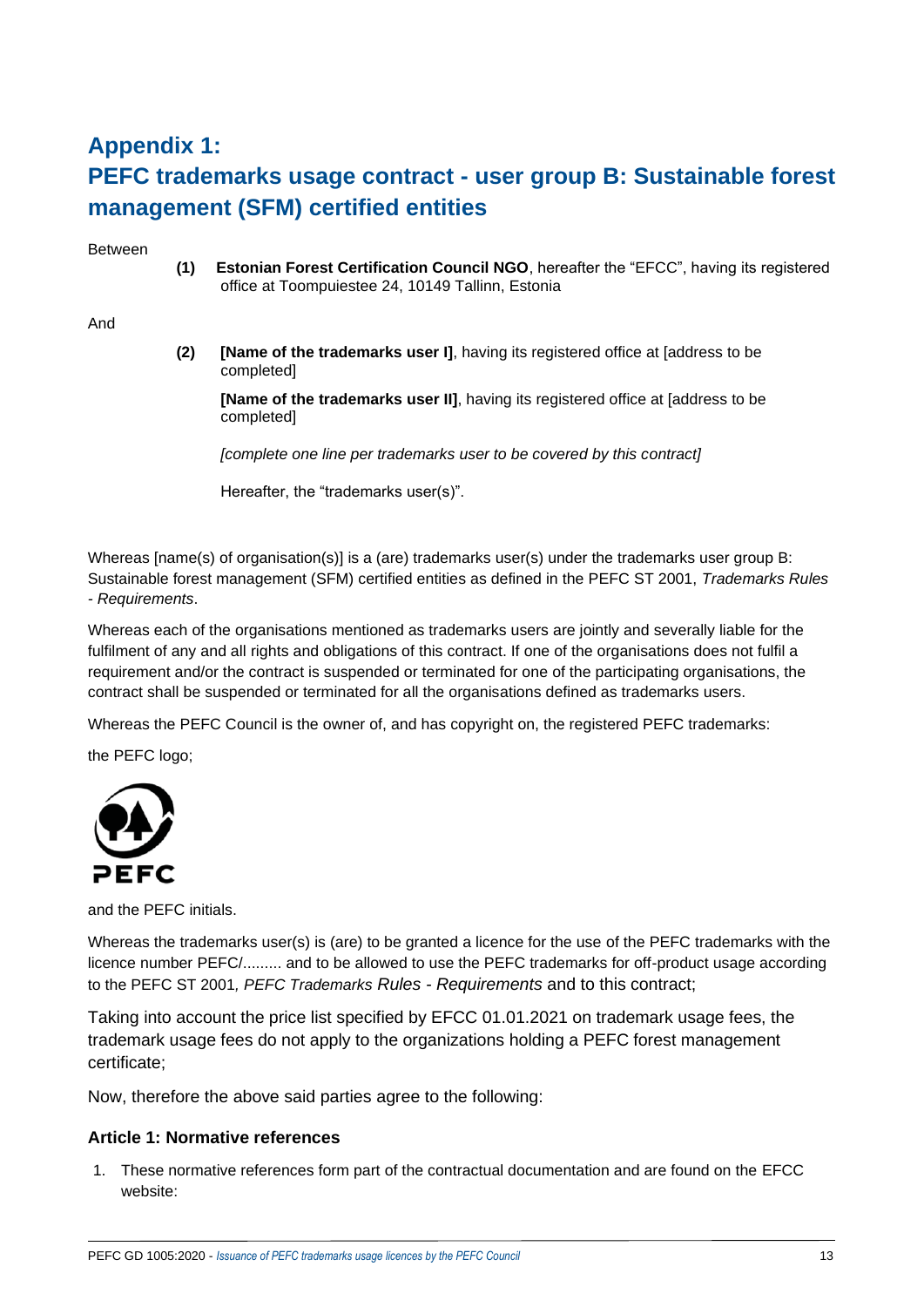#### PEFC ST 2001, *PEFC Trademarks Rules – Requirements*

PEFC EGD 1005, *Issuance of PEFC trademarks usage licences by the EFCC*

2. These normative references are valid as stated now and as may be from time to time altered by the PEFC Council or EFCC.

## **Article 2: Interpretations of the definitions from PEFC ST 2001,** *PEFC Trademarks Rules – Requirements* **for the purpose of this contract**

1. Off-product usage

The use of the PEFC trademarks, other than on-product usage, that is not referring to a specific product or the origin of raw material in a PEFC certified forest.

2. On-product usage

The use of the PEFC trademarks in reference to the PEFC certified material of a product or that can be perceived or understood by buyers or the public as referring to PEFC certified material. On-product usage can be direct (when the PEFC trademarks are placed on tangible products) or indirect (the trademarks refer to tangible products although they are not placed directly on the product).

### **Article 3: Ownership of the PEFC trademarks**

1. The PEFC logo and the PEFC initials are copyrighted materials and are internationally registered trademarks owned by the PEFC Council. Unauthorised use of these copyrighted materials is prohibited. PEFC Council reserves the right to take legal action in cases of unauthorised use.

### **Article 4: Responsibilities of the trademarks user(s)**

- 1. The trademarks user(s) is (are) obliged to use the PEFC trademarks in accordance with PEFC ST 2001, *PEFC Trademarks Rules – Requirement*, as stated now and as may be amended by the PEFC Council from time to time.
- 2. The trademarks user(s) is (are) responsible for keeping itself (themselves) informed and adapt its (their) usage to any changes to standard PEFC ST 2001 conducted by the PEFC Council.
- 3. The trademarks user(s) is (are) obliged to inform the PEFC Council immediately and truthfully on any changes concerning the trademarks user(s)'s identification data and certification status.
- 4. The user (s) of the marks shall notify the certification body of the conclusion of this agreement, which shall give the certification body grounds for verifying the correct use of the mark.
- 5. The trademarks user(s) certified against a PEFC Estonia sustainable forest management standard may have to provide, on EFCC's request, a list of all the off-product usage of the PEFC trademarks.

### **Article 5: Responsibilities of the EFCC**

- 1. EFCC is obliged to inform the trademarks user(s) on any changes to the PEFC Council regulations and documentation concerning the PEFC trademarks use which affect this contract to the latest known email address. If the trademarks user(s) does (do) not accept the modification, the trademarks user(s) can terminate the contract, as per article 7, clause 1.
- 2. EFCC shall provide the trademarks user(s) with access to the PEFC Label Generator within five (5) working days following the signature of the contract by both parties.

### **Article 6: Penalty**

1. EFCC may impose a contractual penalty of a Euros (EUR) amount being one-fifth the market value of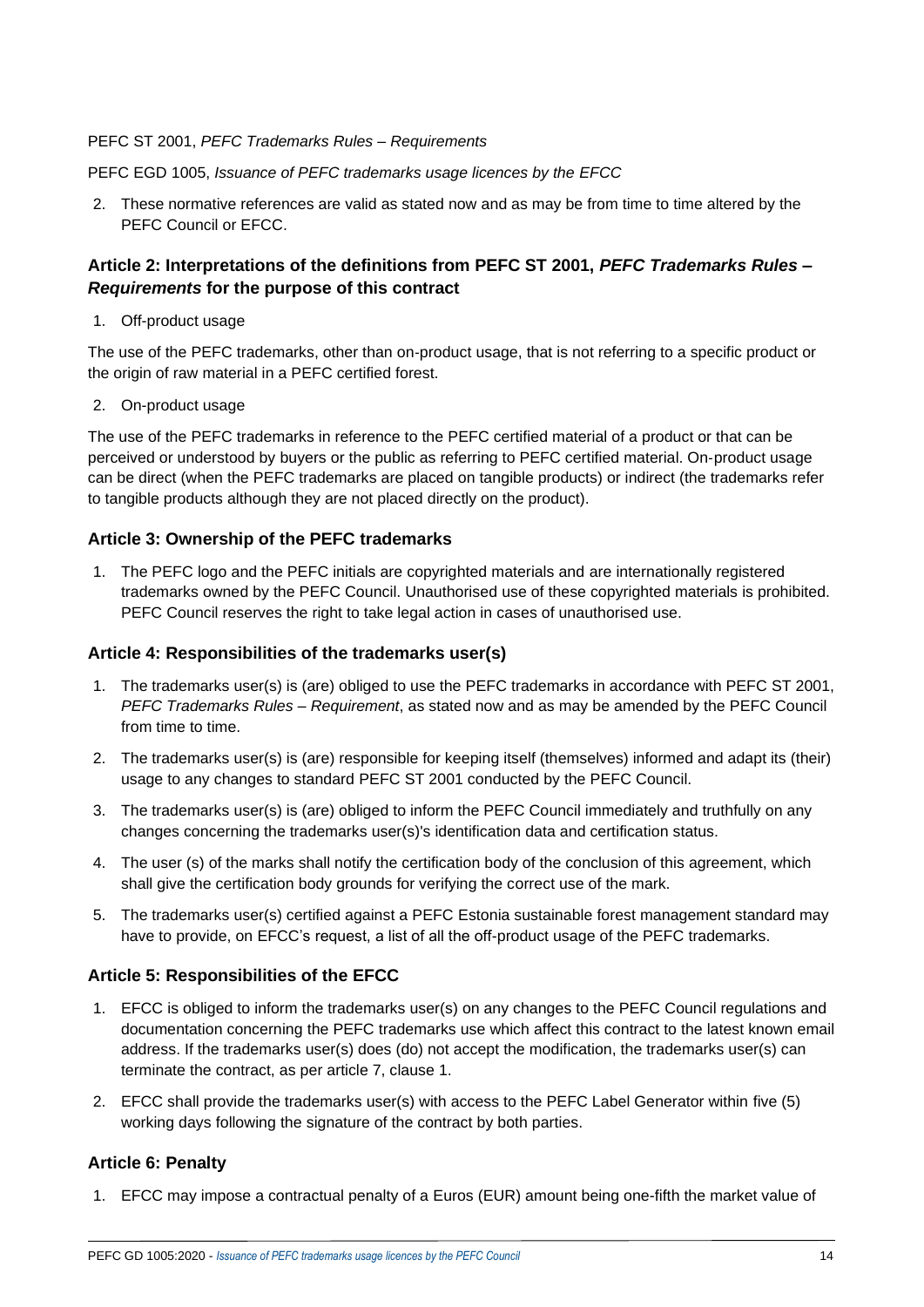the products to which the unauthorised trademarks use relates, unless the trademarks user(s) proves that such unauthorised use was unintentional. In the latter case the penalty will be limited to 10 000 EUR.

## **Article 7: Contract Termination**

- 1. Either party may terminate the contract with one (1) month prior notice by email to the latest known email address.
- 2. EFCC may revoke the contract temporarily with immediate effect while a suspicion of contravention of the contract or PEFC ST 2001, *PEFC Trademarks Rules - Requirements* is being investigated.
- 3. In case of detection of misuse or suspicion of misuse of the PEFC trademarks, the EFCC shall send the trademarks user(s) a written request for an explanation and a notification of the temporary revocation of the contract by email to the latest email address in possession of the PEFC Council. The trademarks user(s) has (have) two (2) weeks from the date the email was sent to confirm receipt and provide explanation to the EFCC. The temporary revocation shall remain in effect for a maximum period of one (1) month after the trademarks user(s) has (have) provided an explanation concerning the suspected misuse to the EFCC, which will examine the matter. If the misuse is confirmed, the temporary revocation will be expanded for another period of three (3) months. During these three (3) months, the trademarks user(s) shall implement corrective measures to resolve the misuse. After these three (3) months, the EFCC will examine the corrective measures implemented and the result and may either reverse a decision on the temporary revocation of the contract, or may decide to terminate definitively the trademarks usage contract. In both cases, the EFCC shall notify the trademarks user(s) of its decision in writing.
- 4. As part of the investigation of suspicion, the EFCC reserves the right to carry out (by itself or to commission a third party to act on its behalf) an on-site inspection of the trademarks user(s)'s operations, if it has received a complaint by a third party or if the EFCC has reasons to believe that the contract is being contravened. The trademarks user(s) shall bear responsibility for the costs of said inspection and any other detrimental effects.
- 5. EFCC may revoke the contract temporarily with immediate effect where there is a suspicion of misuse of the sustainable forest management certification by the trademarks user(s) investigated by the certification body. The suspension will last until the certification body has finished its investigation. If the certification body decides to keep the trademarks user(s) certified, the trademarks usage contract will be reinstated. On the contrary, this trademarks usage contract will be terminated on the same date as the certificate.
- 6. EFCC may terminate the contract with immediate effect if there are reasons to believe that any of the terms of the contract or PEFC ST 2001, *PEFC Trademarks Rules – Requirements* in its valid version are not being adhered to; or the trademarks user(s) may be bringing PEFC and/or EFCC to disrepute.
- 7. Withdrawal or termination of the validity of the PEFC recognised forest management certificate will result in automatic withdrawal or termination of the PEFC trademarks usage contract with effect on the same date as the withdrawal or termination of the validity of the forest management certificate.
- 8. Suspension of the PEFC recognised forest management certificate will result in automatic suspension of the PEFC trademarks usage contract with effect on the same date as the suspension of the validity of the forest management certificate, until the suspension is lifted. If the suspension is lifted and the recognised forest management certificate is valid again, this contract will be valid again on the same date as the certificate. If the suspension turns into a termination or withdrawal of the certificate, this contract will be automatically terminated from the same date of termination or withdrawal of the certificate.
- 9. EFCC is not obliged to pay compensation for any costs or other damages which the temporary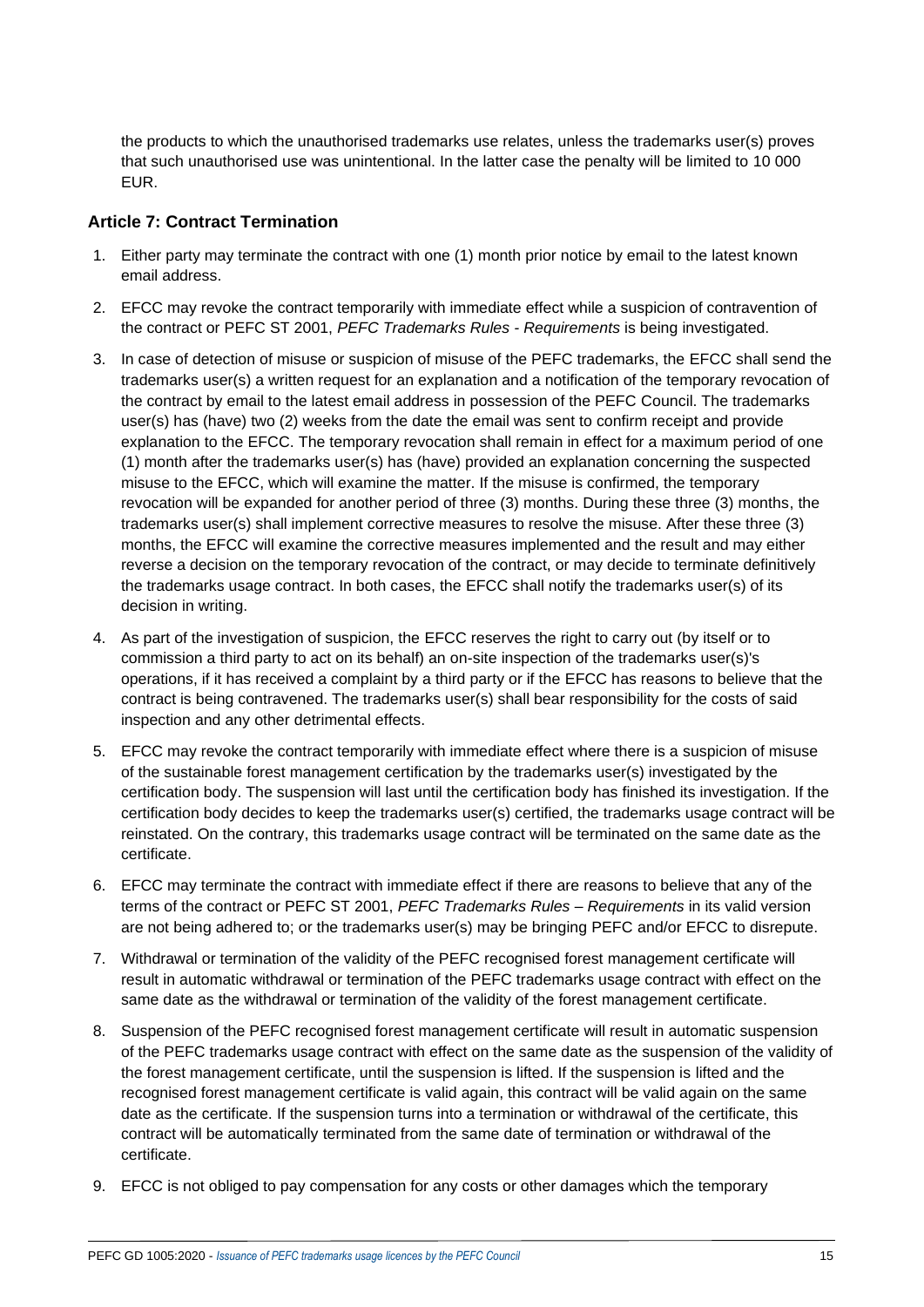revocation or termination causes to the trademarks user(s).

#### **Article 8: Data treatment**

- 1. In order to issue a trademarks usage licence, the PEFC Council/EFCC may collect some personal data on the trademarks user(s). The personal data collected include: full name of the contact person, email address and telephone number. This information is necessary for the normal operations of the PEFC certification system. They are made publicly available on the PEFC websites (PEFC Council website and/or EFCC websites), and PEFC may share them with third parties limited to and exclusively for certification purposes. These data are indispensable to ensure the PEFC certification system operations, such as to trace validity of trademarks usage licences and certified products, by consumers and third parties.
- 2. Personal data on the trademarks user(s) are kept public for a duration of five (5) years after the end of the trademarks usage licence validity. Data will then be stored in an in-house database in order to keep track of the licences. Upon request, PEFC Council may provide the trademarks user(s) with information about the personal data it holds. The trademarks user(s) has (have) the right to access or verify its (their) personal data and to have them modified, corrected or deleted at any time. If the trademarks user(s) would like to exercise one of these data protection rights, they can contact EFCC at [info@pefc.ee.](mailto:request@pefc.org)
- 3. By the signature of this contract the trademarks user(s) agrees to this data treatment procedure. In case the trademarks user(s) does (do) not want this information to be publicly available, the licence shall be cancelled.
- 4. Further information on the PEFC Council/EFCC data treatment is available from the PEFC Council or EFCC.

### **Article 9: Validity of the Contract**

1. The contract enters into force when it has been signed by both parties, and remains valid whilst the certificate is valid, unless it is terminated according to article 7.

#### **Article 10: Applicable law and place of jurisdiction**

- 1. This contract is subject to Estonian law.
- 2. Any disputes arising out of this agreement shall be finally and exclusively settled by the Harju County Court.

Signed in duplicate or digitally in one copy.

For and on behalf of For and on behalf of EFCC the trademarks user(s)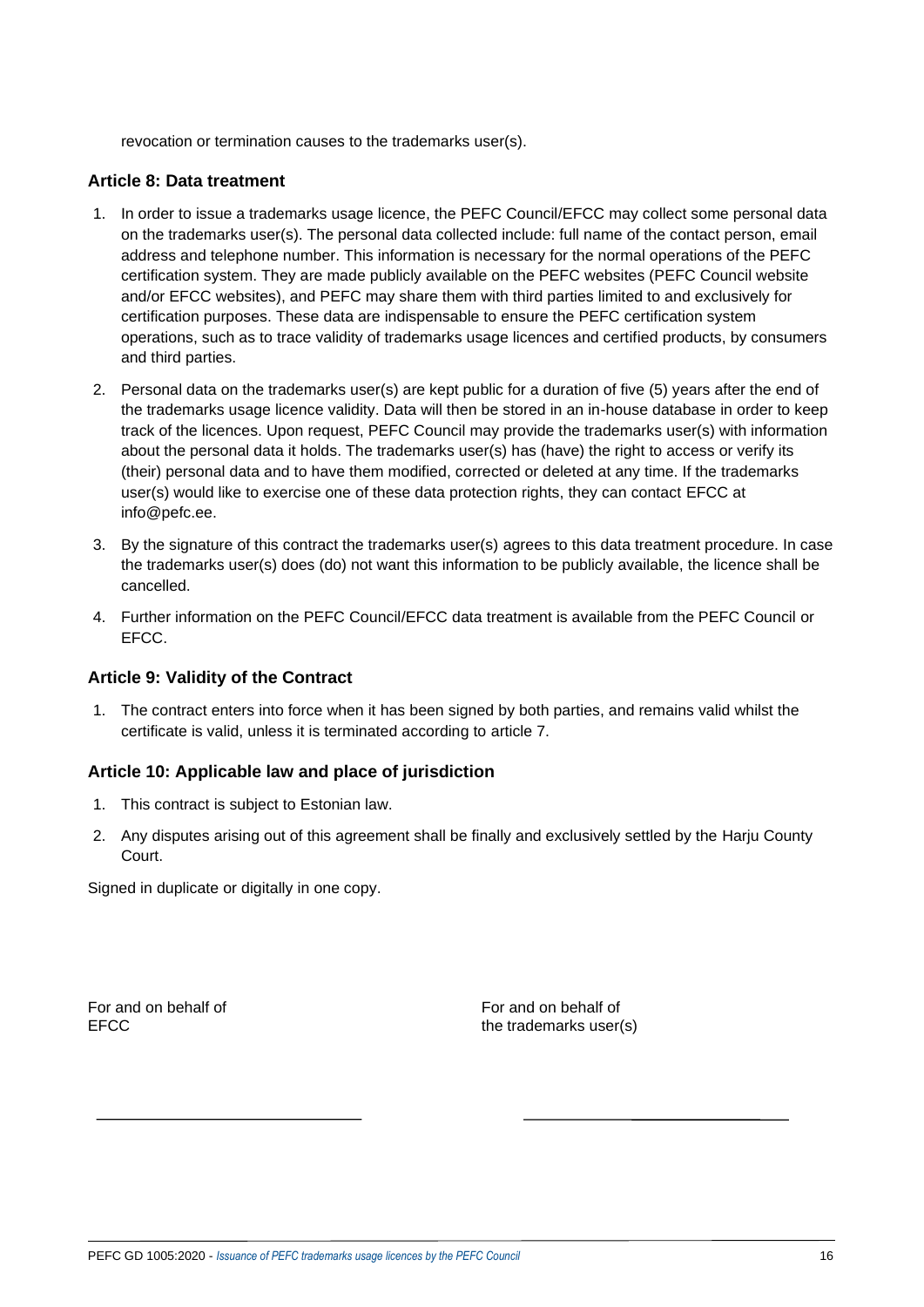# **Appendix 2: PEFC trademarks usage contract - user group C: Chain of custody certified entity - individual**

Between

**(1) The Programme for the Endorsement of Forest Certification schemes**, hereafter the "PEFC Council", having its registered office at ICC Building C, Route de Pré-Bois 20, 1215 Geneva 15, Switzerland

And

**(2) [Name of the trademarks user]**, hereafter the "trademarks user", having its registered office at [address]

Whereas Iname of organisation] is a trademarks user under the trademarks user group C: Chain of custody certified entities as defined in PEFC ST 2001, *PEFC Trademarks Rules – Requirements*.

Whereas the PEFC Council is the owner of, and has the copyright on, the registered PEFC trademarks:

the PEFC logo;



and the PEFC initials.

Whereas the trademarks user is to be granted a licence for the use of the PEFC trademarks with the licence number PEFC/......... and to be allowed to use the PEFC trademarks for on- and off-product usage according to the latest version of PEFC ST 2001, *PEFC Trademarks Rules – Requirements* and to this contract;

Taking into account the price list specified by EFCC 01.01.2021 on trademark usage fees, the trademark usage fees do not apply to the organizations holding a PEFC chain of custody certificate;

Now, therefore the above said parties agree to the following:

#### **Article 1: Normative references**

1. These normative references form part of the contractual documentation and are found on the EFCC website:

PEFC ST 2001, *PEFC Trademarks Rules – Requirements*

PEFC ST 2002, *Chain of Custody of Forest and Tree Based Products – Requirements*

PEFC EGD 1005, *Issuance of PEFC trademarks usage licences by the EFCC*

2. These normative references are valid as stated now and as may be from time to time altered by the PEFC Council or EFCC.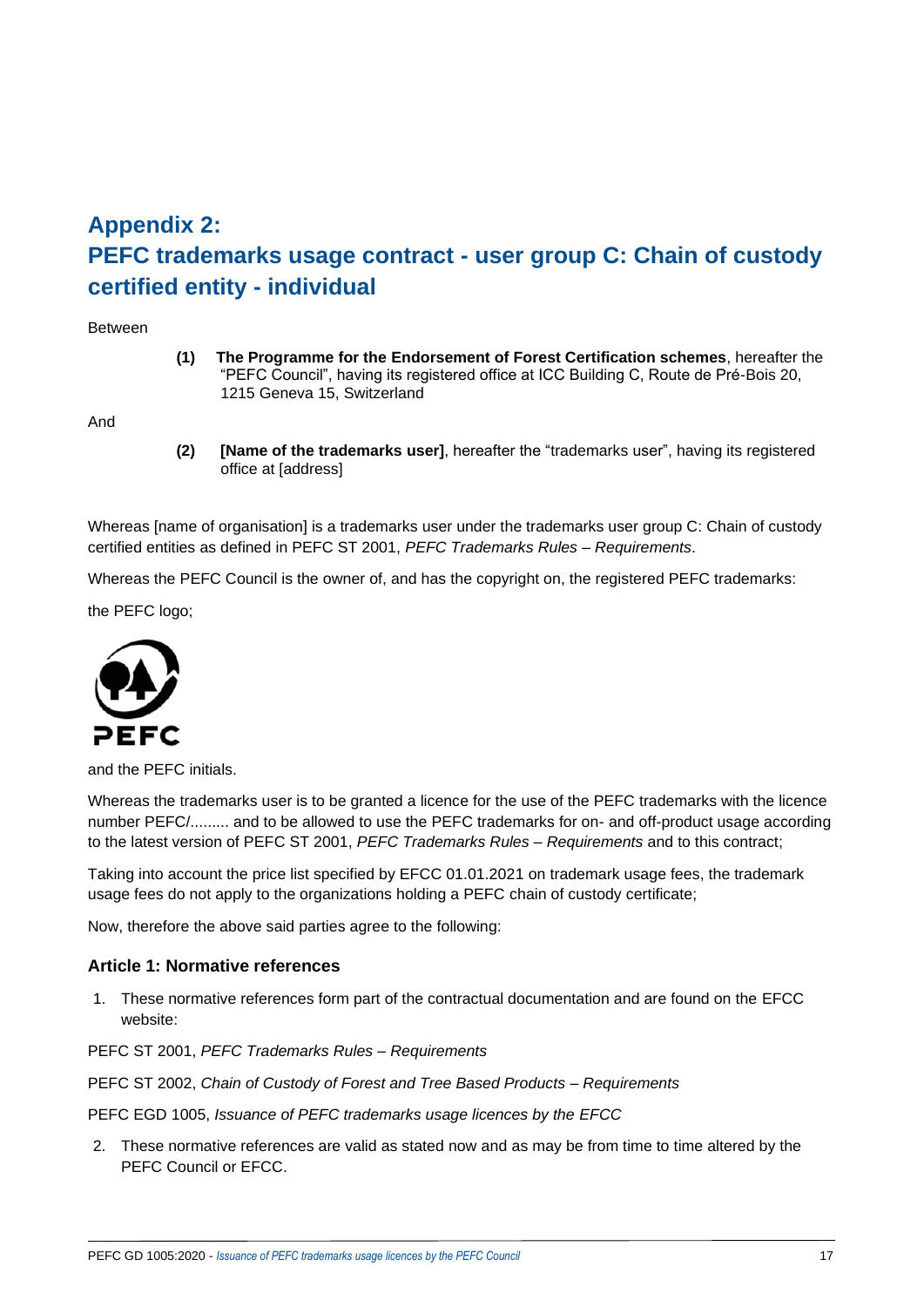# **Article 2: Interpretations of the definitions from PEFC ST 2001,** *PEFC Trademarks Rules – Requirements* **for the purpose of this contract**

1. Off-product usage

The use of the PEFC trademarks, other than on-product usage, that is not referring to a specific product or the origin of raw material in a PEFC certified forest.

2. On-product usage

The use of the PEFC trademarks in reference to the PEFC certified material of a product or that can be perceived or understood by buyers or the public as referring to PEFC certified material. On-product usage can be direct (when the PEFC trademarks are placed on tangible products) or indirect (the trademarks refer to tangible products although they are not placed directly on the product).

### **Article 3: Ownership of the PEFC trademarks**

1. The PEFC logo and the PEFC initials are copyrighted materials and are internationally registered trademarks owned by the PEFC Council. Unauthorised use of these copyrighted materials is prohibited. PEFC Council reserves the right to take legal action in cases of unauthorised use.

## **Article 4: Responsibilities of the trademarks user**

- 1. The trademarks user is obliged to use the PEFC trademarks in accordance with PEFC ST 2001, *PEFC Trademarks Rules – Requirements*, as stated now and as may be amended by the PEFC Council from time to time.
- 2. The trademarks user is responsible for keeping themselves informed and adapt their usage to any changes to this standard conducted by the PEFC Council.
- 3. The trademarks user is obliged to inform the PEFC Council immediately and truthfully on any changes concerning the trademarks user's identification data and certification status.
- 4. The trademarks user may have to provide, on PEFC's request, a list of all the on-product and offproduct usage of the PEFC trademarks, e.g. broken down by product, product category, production unit or similar, to the degree of accuracy that the chain of custody system used by the trademarks user permits.

### **Article 5: Responsibilities of the EFCC**

- 1. EFCC is obliged to inform the trademarks user on any changes to the PEFC Council regulations and documentation concerning the PEFC trademarks use which affect this contract to the latest known email address. If the trademarks user does not accept the modification, the trademarks user can terminate the contract, as per article 7, clause 1.
- 2. EFCC shall provide the trademarks user with access to the PEFC Label Generator within five (5) working days following the signature of the contract by both parties.

### **Article 6: Penalty**

1. EFCC may impose a contractual penalty of a Euros (EUR) amount being one-fifth the market value of the products to which the unauthorised trademarks use relates, unless the trademarks user proves that such unauthorised use was unintentional. In the latter case the penalty will be limited to 10 000 EUR.

# **Article 7: Contract Termination**

1. Either party may terminate the contract with one (1) month prior notice by email to the latest known email address.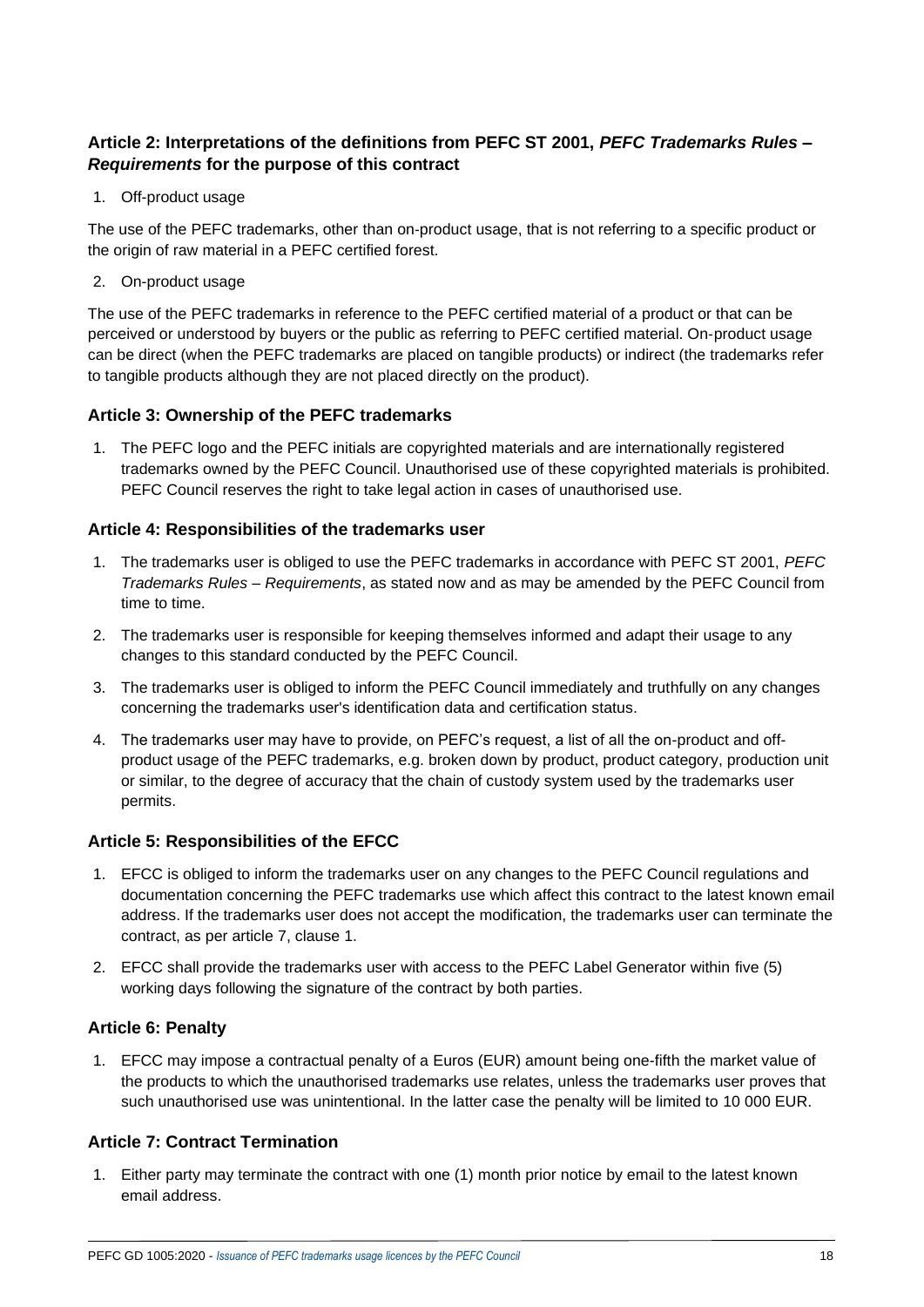- 2. EFCC may revoke the contract temporarily with immediate effect while a suspicion of contravention of the contract or the PEFC ST 2001, *PEFC Trademarks Rules - Requirements* is being investigated.
- 3. In case of detection of misuse or suspicion of misuse of the PEFC trademarks, the EFCC shall send the trademarks user a written request for an explanation and a notification of the temporary revocation of the contract by email to the latest email address in possession of the PEFC Council. The trademarks user has two (2) weeks from the date the email was sent to confirm receipt and provide explanation to the EFCC. The temporary revocation shall remain in effect for a maximum period of one (1) month after the trademarks user has provided an explanation concerning the suspected misuse to the EFCC, which will examine the matter. If the misuse is confirmed, the temporary revocation will be expanded for another period of three (3) months. During these three (3) months, the trademarks user shall implement corrective measures to resolve the misuse. After these three (3) months, the EFCC will examine the corrective measures implemented and the result and may either reverse a decision on the temporary revocation of the contract, or may decide to terminate definitively the trademarks usage contract. In both cases, the EFCC shall notify the trademarks user of its decision in writing.
- 4. As part of the investigation of suspicion, the EFCC reserves the right to carry out (by itself or to commission a third party to act on its behalf) an on-site inspection of the trademarks user's operations, if it has received a complaint by a third party or if the EFCC has reasons to believe that the contract is being contravened. The trademarks user shall bear responsibility for the costs of said inspection and any other detrimental effects.
- 5. EFCC may revoke the contract temporarily with immediate effect where there is a suspicion of misuse of the chain of custody certification by the trademarks user investigated by the certification body. The suspension will last until the certification body has finished its investigation. If the certification body decides to keep the trademarks user certified, the trademarks usage contract will be reinstated. On the contrary, this trademarks usage contract will be terminated on the same date as the certificate.
- 6. EFCC may terminate the contract with immediate effect if there are reasons to believe that any of the terms of the contract or the PEFC ST 2001, *PEFC Trademarks Rules – Requirements* in its valid version are not being adhered to; or the trademarks user may be bringing PEFC or EFCC to disrepute.
- 7. Withdrawal or termination of the validity of the PEFC recognised chain of custody certificate will result in automatic withdrawal or termination of this PEFC trademarks usage contract with effect on the same date as the termination of the chain of custody certificate.
- 8. Suspension of the PEFC recognised chain of custody certificate will result in automatic suspension of this contract with effect on the same date as the suspension of the validity of the chain of custody certificate, until the suspension is lifted. If the suspension is lifted and the chain of custody certificate is valid again, this contract will be valid again on the same date as the certificate. If the suspension turns into a termination or withdrawal of the certificate, this contract will be automatically terminated from the same date of termination or withdrawal of the certificate.
- 9. EFCC is not obliged to pay compensation for any costs or other damages which the temporary revocation or termination causes to the trademarks user.

### **Article 8: Data treatment**

1. In order to issue a PEFC trademarks usage licence, EFCC may collect some personal data on the trademarks user. The personal data collected include: full name of the contact person, email address and telephone number. This information is necessary for the normal operations of the PEFC certification system. They are made publicly available on the PEFC websites (PEFC Council website and EFCC websites), and PEFC may share them with third parties limited to and exclusively for certification purposes. These data are indispensable to ensure the PEFC certification system operations, such as to trace validity of trademarks usage licences and certified products, by consumers and third parties.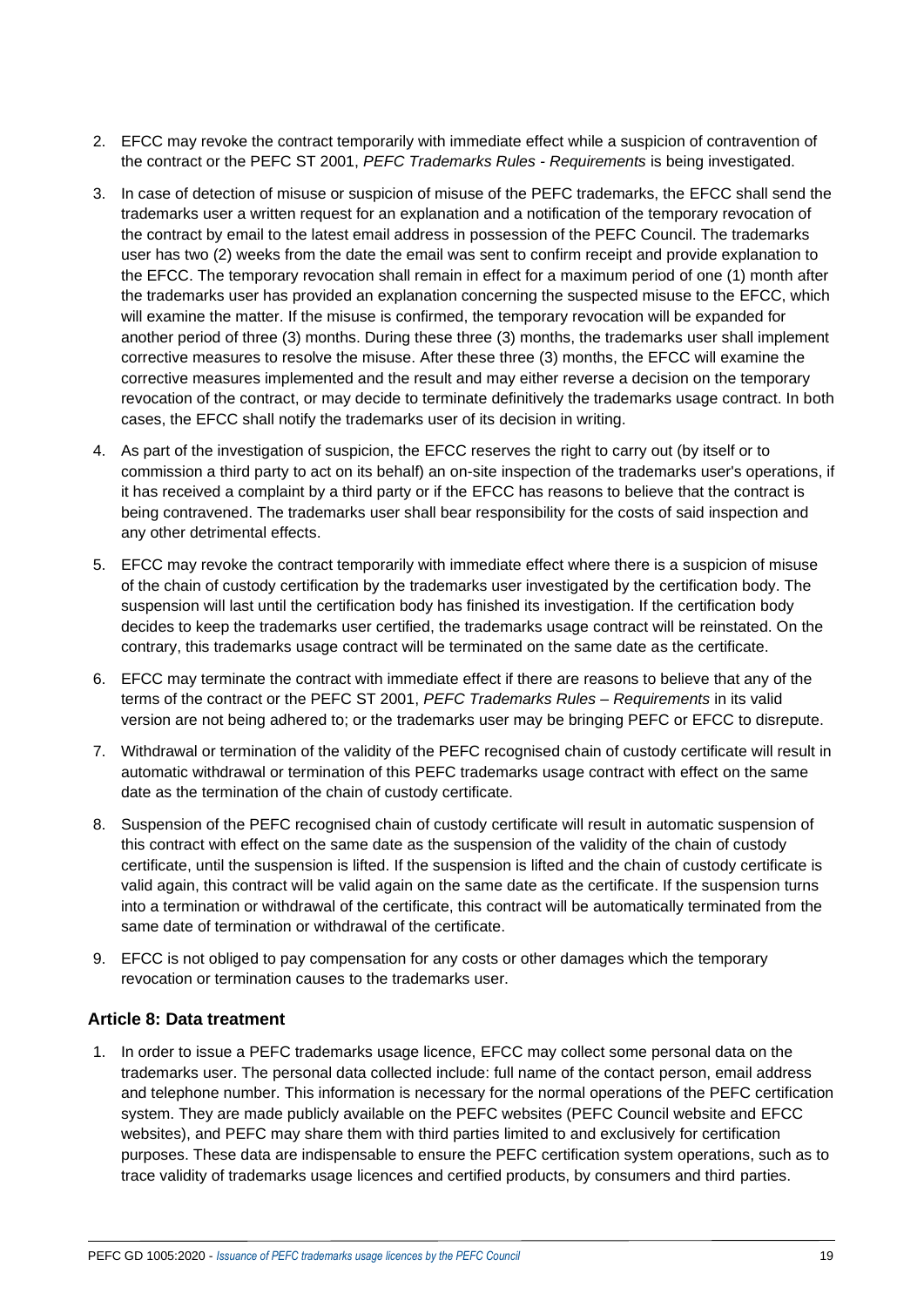- 2. Personal data on the trademarks user are kept public for a duration of five (5) years after the end of the trademarks usage licence validity. Data will then be stored in an in-house database in order to keep track of the licences. Upon request, PEFC Council may provide the trademarks user with information about the personal data it holds. The trademarks user has the right to access or verify its personal data and to have them modified, corrected or deleted at any time. If the trademarks user would like to exercise one of these data protection rights, he/she can contact EFCC at info€pefc.ee.
- 3. By the signature of this contract the trademarks user agrees to this data treatment procedure. In case the trademarks user does not want this information to be publicly available, the licence shall be cancelled.
- 4. Further information on the PEFC Council data treatment is available from the PEFC Council or EFCC.

### **Article 9: Validity of the Contract**

1. The contract enters into force when it has been signed by both parties, and remains valid whilst the certificate is valid, unless it is terminated according to article 7.

## **Article 10: Applicable law and place of jurisdiction**

- 1. This contract is subject to Estonian law.
- 2. Any disputes arising out of this agreement shall be finally and exclusively settled by the Harju County Court.

Signed in duplicate or digitally in one copy.

For and on behalf of For and on behalf of For and on behalf of FECC.

the trademarks user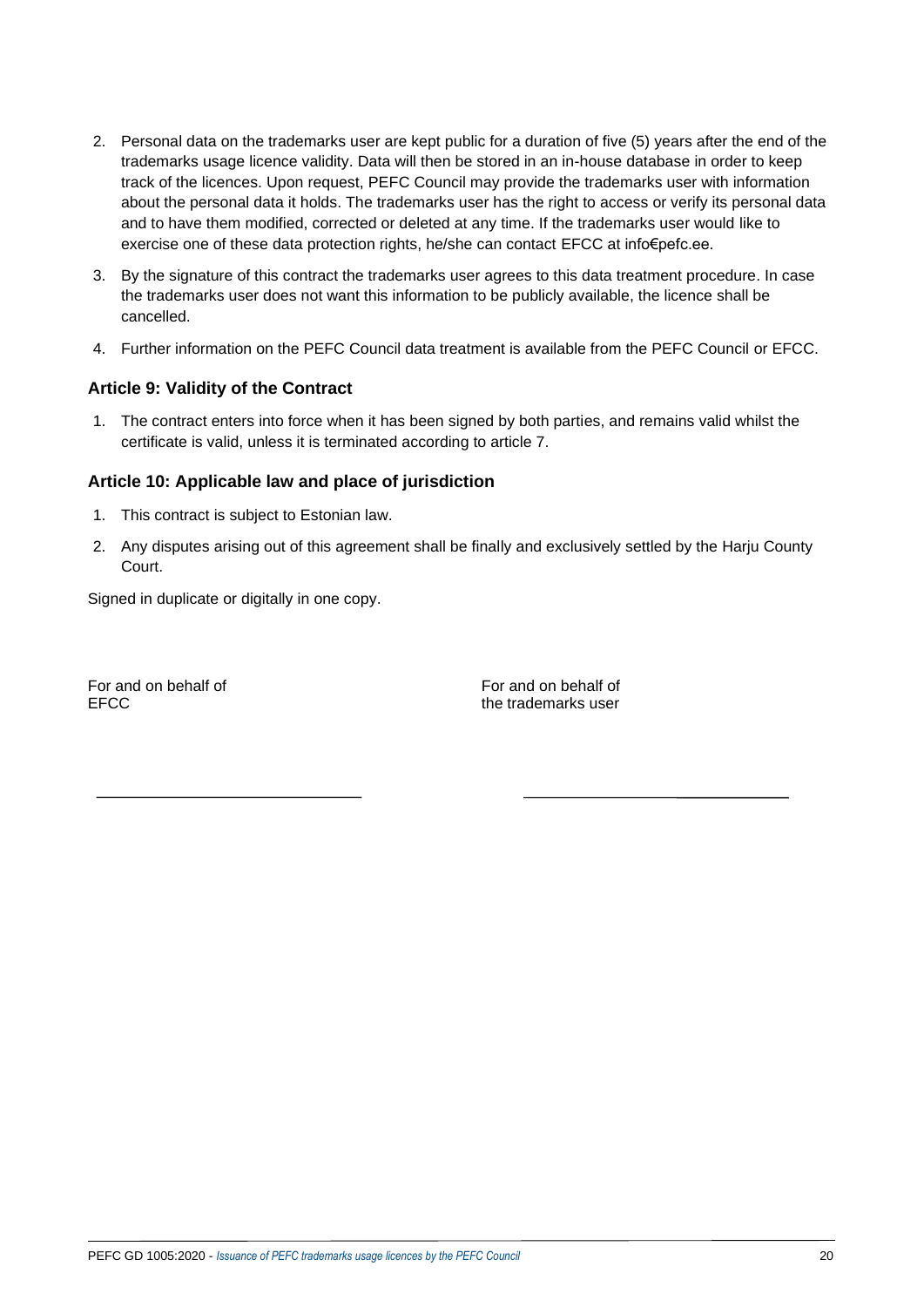# **Appendix 3: PEFC trademarks usage contract - user group C: Chain of custody certified entities – multi-site (Appendix 2, 2.3a, PEFC ST 2002:2020)**

Between

**(1) The Programme for the Endorsement of Forest Certification schemes**, hereafter the "PEFC Council", having its registered office at ICC Building C, Route de Pré-Bois 20, 1215 Geneva 15, Switzerland

And

**(2) [Name of the trademarks user I]**, having its registered office at [address to be completed]

**[Name of the trademarks user II]**, having its registered office at [address to be completed]

*[complete one line per trademarks user to be covered by this contract]* Hereafter, the "trademarks users"

Whereas [names of the organisations] are trademarks users under the trademarks user group C: Chain of custody certified entities as defined in PEFC ST 2001, *PEFC Trademarks Rules – Requirements*.

Whereas each of the organisations mentioned as trademarks users are co-responsible for the fulfilment of this contract. If one of the organisations does not fulfil a requirement and/or the contract shall be suspended or terminated for one organisation, the contract is to be suspended or terminated for all the organisations defined as trademarks users.

Whereas the PEFC Council is the owner of, and has the copyright on, the registered PEFC trademarks:

the PEFC logo;



and the PEFC initials.

Whereas the trademarks users are to be granted a licence for the use of the PEFC trademarks with the licence number PEFC/......... and to be allowed to use the PEFC trademarks for on- and off-product usage according to the latest version of PEFC ST 2001, *PEFC Trademarks Rules – Requirements* and to this contract;

Taking into account the price list specified by EFCC 01.01.2021 on trademark usage fees, the trademark usage fees do not apply to the organizations holding a PEFC chain of custody certificate;

Now, therefore the above said parties agree to the following:

### **Article 1: Normative references**

1. These normative references form part of the contractual documentation and are found on the EFCC website: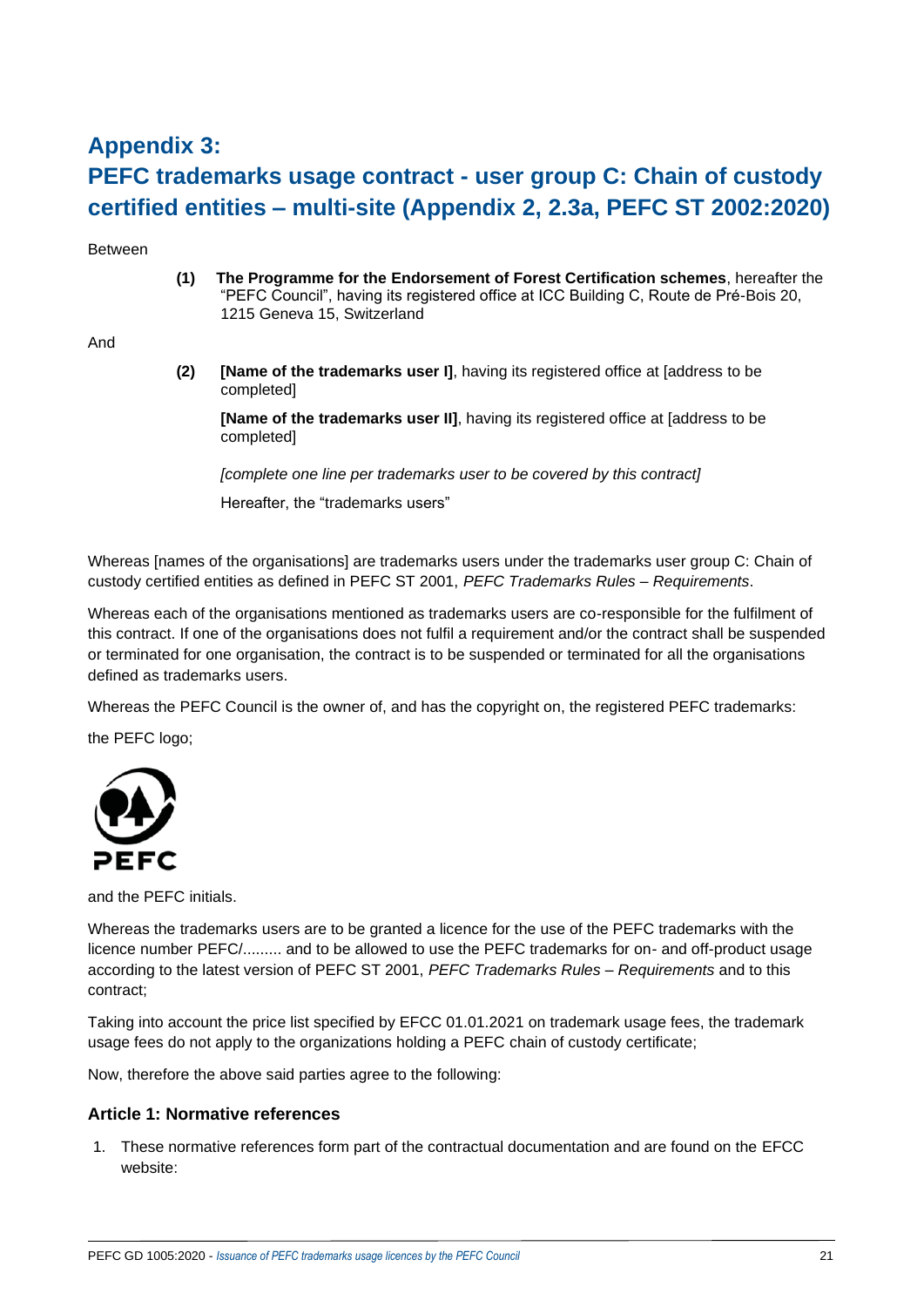#### PEFC ST 2001, *Trademarks Rules – Requirements*

PEFC ST 2002, *Chain of Custody of Forest and Tree Based Products – Requirements*

PEFC GD 1005, *Issuance of PEFC trademarks usage licences by the PEFC Council*

2. These normative references are valid as stated now and as may be from time to time altered by the PEFC Council or EFCC.

## **Article 2: Interpretations of the definitions from PEFC ST 2001,** *PEFC Trademarks Rules – Requirements* **for the purpose of this contract**

1. Off-product usage

The use of the PEFC trademarks, other than on-product usage, that is not referring to a specific product or the origin of raw material in a PEFC certified forest.

2. On-product usage

The use of the PEFC trademarks in reference to the PEFC certified material of a product or that can be perceived or understood by buyers or the public as referring to PEFC certified material. On-product usage can be direct (when the PEFC trademarks are placed on tangible products) or indirect (the trademarks refer to tangible products although they are not placed directly on the product).

### **Article 3: Ownership of the PEFC trademarks**

1. The PEFC logo and the PEFC initials are copyrighted materials and are internationally registered trademarks owned by the PEFC Council. Unauthorised use of these copyrighted materials is prohibited. PEFC Council reserves the right to take legal action in cases of unauthorised use.

#### **Article 4: Responsibilities of the trademarks users**

- 1. The trademarks users are obliged to use the PEFC trademarks in accordance with PEFC ST 2001*, PEFC Trademarks Rules – Requirements*, as stated now and as may be amended by the PEFC Council from time to time.
- 2. The trademarks users are responsible for keeping themselves informed and adapt their usage to any changes to this standard conducted by the PEFC Council.
- 3. The trademarks users are obliged to inform the PEFC Council immediately and truthfully on any changes concerning the trademarks users' identification data and certification status.
- 4. The trademarks users may have to provide, on PEFC's request, a list of all the on-product and offproduct usage of the PEFC trademarks, e.g. broken down by product, product category, production unit or similar, to the degree of accuracy that the chain of custody system used by the trademarks users permits.

### **Article 5: Responsibilities of the EFCC**

- 1. EFCC is obliged to inform trademarks users on any changes to the PEFC Council regulations and documentation concerning the PEFC trademarks use which affect this contract to the latest known email addresses. If the trademarks users do not accept the modification, the trademarks users can terminate the contract, as per article 7, clause 1.
- 2. EFCC shall provide the trademarks users with access to the PEFC Label Generator within five (5) working days following the signature of the contract by both parties.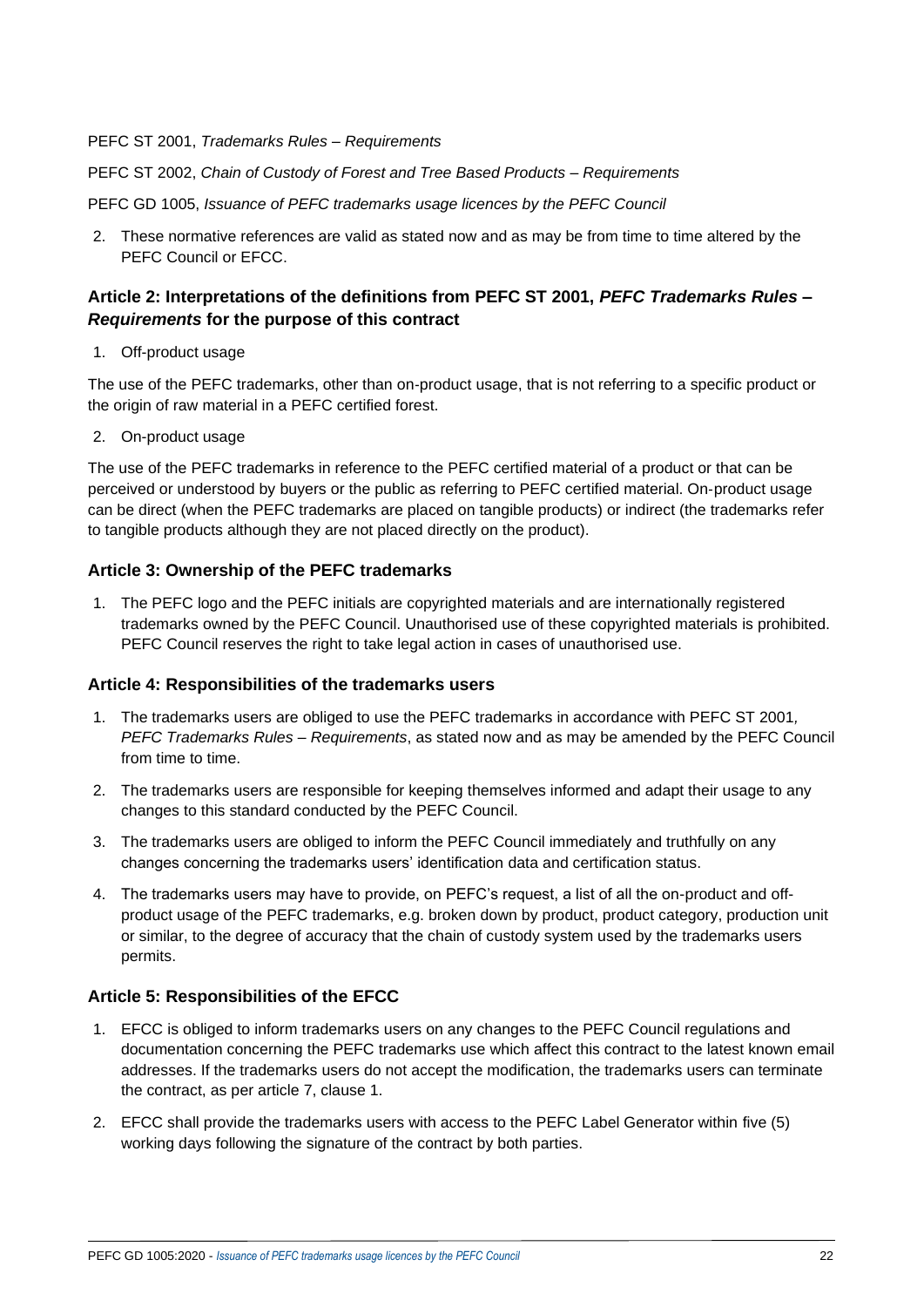# **Article 6: Penalty**

- 1. EFCC may impose, a contractual penalty of a Euros (EUR) amount being one-fifth the market value of the products to which the unauthorised trademarks use relates, unless trademarks users prove that such unauthorised use was unintentional. In the latter case the penalty will be limited to 10 000 EUR.
- 2. The PEFC Council has the right to alter the amount of penalty demanded for use of the PEFC trademarks in contravention of the contract. The change shall come into effect in the contract between the PEFC Council and the trademarks users ninety (90) days after the former has informed the latter, in writing, of the change.

## **Article 7: Contract Termination**

- 1. Either party may terminate the contract with one (1) month prior notice by email to the latest known email addresses.
- 2. The PEFC Council may revoke the contract temporarily with immediate effect while a suspicion of contravention of the contract or the PEFC ST 2001, *PEFC Trademarks Rules - Requirements* is being investigated.
- 3. In case of detection of misuse or suspicion of misuse of the PEFC trademarks, EFCC shall send the trademarks users a written request for an explanation and a notification of the temporary revocation of the contract by email to the latest email address in possession of the EFCC. Trademarks users have two (2) weeks from the date the email was sent to confirm receipt and provide explanation to the EFCC. The temporary revocation shall remain in effect for a maximum period of one (1) month after the trademarks users have provided an explanation concerning the suspected misuse to the EFCC, which will examine the matter. If the misuse is confirmed, the temporary revocation will be expanded for another period of three (3) months. During these three (3) months, trademarks users shall implement corrective measures to resolve the misuse. After these three (3) months, the EFCCl will examine the corrective measures implemented and the result and may either reverse a decision on the temporary revocation of the contract, or may decide to terminate definitively the trademarks usage contract. In both cases, the EFCC shall notify the trademarks users of its decision in writing.
- 4. As part of the investigation of suspicion, the EFCC reserves the right to carry out (by itself or to commission a third party to act on its behalf) an on-site inspection of the trademarks users' operations, if it has received a complaint by a third party or if the EFCC has reasons to believe that the contract is being contravened. The trademarks users shall bear responsibility for the costs of said inspection and any other detrimental effects.
- 5. EFCC may revoke the contract temporarily with immediate effect where there is a suspicion of misuse of the chain of custody certification by the trademarks users investigated by the certification body. The suspension will last until the certification body has finished its investigation. If the certification body decides to keep the trademarks users certified, the trademarks usage contract will be reinstated. On the contrary, this trademarks usage contract will be terminated on the same date as the certificate.
- 6. EFCC may terminate the contract with immediate effect if there are reasons to believe that any of the terms of the contract or the PEFC ST 2001, *PEFC Trademarks Rules – Requirements* in its valid version are not being adhered to; or the trademarks users may be bringing PEFC or EFCC to disrepute.
- 7. Withdrawal or termination of the validity of the PEFC recognised chain of custody certificate will result in automatic withdrawal or termination of this PEFC trademarks usage contract with effect on the same date as the termination of the chain of custody certificate.
- 8. Suspension of the PEFC recognised chain of custody certificate will result in automatic suspension of this contract with effect on the same date as the suspension of the validity of the chain of custody certificate, until the suspension is lifted. If the suspension is lifted and the chain of custody certificate is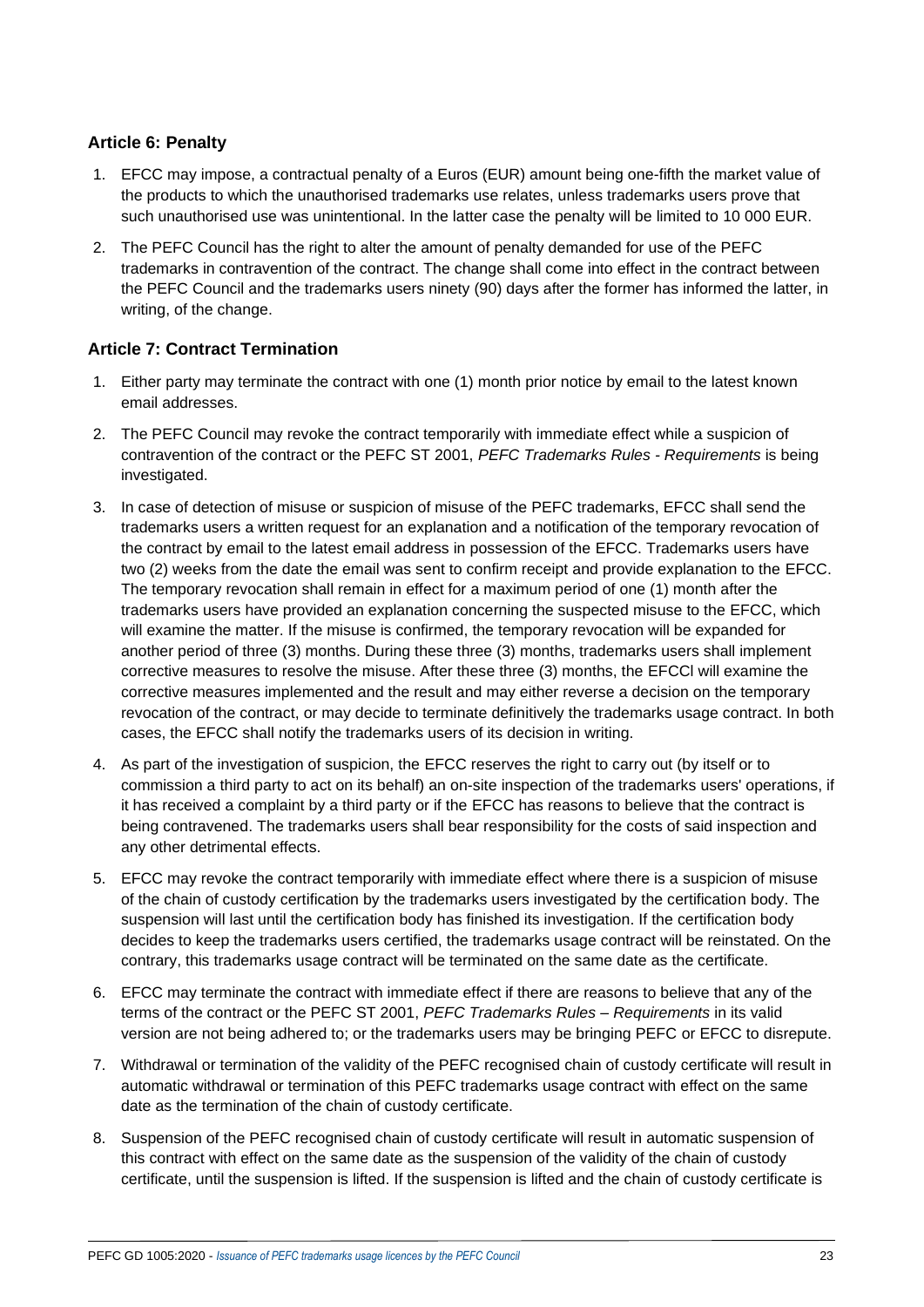valid again, this contract will be valid again on the same date as the certificate. If the suspension turns into a termination or withdrawal of the certificate, this contract will be automatically terminated from the same date of termination or withdrawal of the certificate.

9. The PEFC Council is not obliged to pay compensation for any costs or other damages which the temporary revocation or termination causes to the trademarks users.

#### **Article 8: Data treatment**

- 1. In order to issue a PEFC trademarks usage licence, the PEFC Council/EFCC may collect some personal data on the trademarks users. The personal data collected include: full name of the contact person, email address and telephone number. This information is necessary for the normal operations of the PEFC certification system. They are made publicly available on the PEFC websites (PEFC Council website and EFCC websites), and PEFC may share them with third parties limited to and exclusively for certification purposes. These data are indispensable to ensure the PEFC certification system operations, such as to trace validity of PEFC trademarks usage licences and certified products, by consumers and third parties.
- 2. Personal data on trademarks users are kept public for a duration of five (5) years after the end of the PEFC trademarks usage licence validity. Data will then be stored in an in-house database in order to keep track of the licences. Upon request, the PEFC Council/EFCC may provide trademarks users with information about the personal data it holds. Trademarks users have the right to access or verify their personal data and to have them modified, corrected or deleted at any time. If trademarks users would like to exercise one of these data protection rights, they can contact EFCC at info@pefc.ee.
- 3. By the signature of this contract the trademarks users agree to this data treatment procedure. In case the trademarks users do not want this information to be publicly available, the licence shall be cancelled.
- 4. Further information on the PEFC Council/EFCC data treatment is available from the PEFC Council/EFCC.

### **Article 9: Validity of the Contract**

1. The contract enters into force when it has been signed by both parties, and remains valid whilst the certificate is valid, unless it is terminated according to article 7.

#### **Article 10: Applicable law and place of jurisdiction**

- 1. This contract is subject to Estonian law.
- 2. Any disputes arising out of this agreement shall be finally and exclusively settled by the Harju County Court.

Signed in duplicate or digitally in one copy.

For and on behalf of For and on behalf of the PEFC Council the trademarks users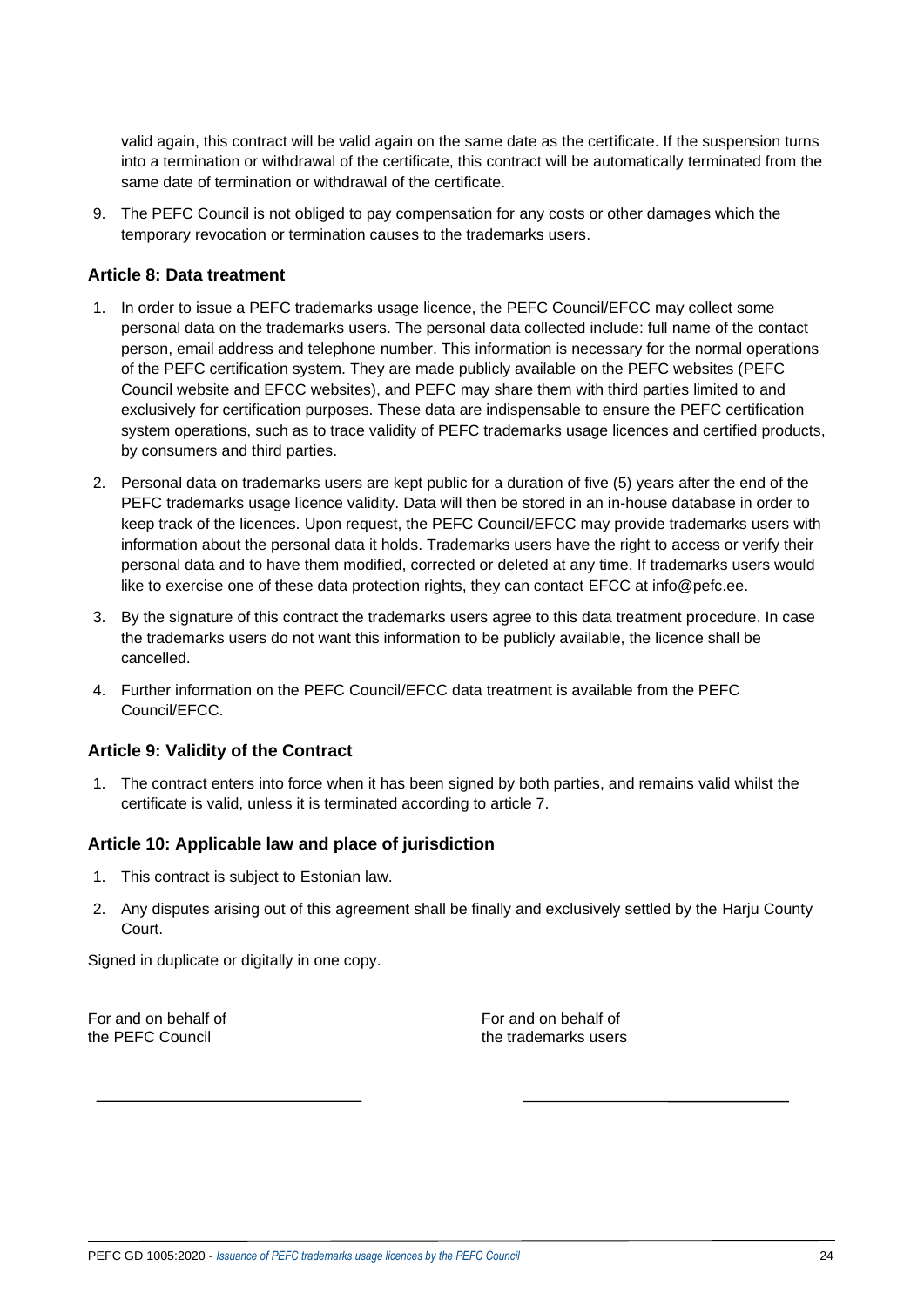# **Appendix 4: PEFC trademarks usage contract – user group D: Other users**

Between

**(1) The Programme for the Endorsement of Forest Certification schemes**, hereafter the "PEFC Council", having its registered office at ICC Building C, Route de Pré-Bois 20, 1215 Geneva 15, Switzerland

And

**(2) [Name of the trademarks user I]**, having its registered office at [address to be completed]

**[Name of the trademarks user II]**, having its registered office at [address to be completed]

*[complete one line per trademarks user to be covered by this contract]* Hereafter, the "trademarks user(s)".

Whereas [name(s) of the organisation(s)] is a (are) trademarks user(s) under the trademarks user group D: Other users, as defined in PEFC ST 2001, *PEFC Trademarks Rules – Requirements*.

Whereas each of the organisations mentioned as trademarks users are jointly and severally liable for the fulfilment of any and all rights and obligations of this contract. If one of the organisations does not fulfil a requirement and/or the contract is suspended or terminated for one of the participating organisations, the contract shall be suspended or terminated for all the organisations defined as trademarks users.

Whereas the PEFC Council is the owner of, and has the copyright on, the registered PEFC trademarks:

the PEFC logo;



and the PEFC initials.

Whereas the trademarks user(s) is (are) to be granted a licence for the use of the PEFC trademarks with the licence number PEFC/......... and to be allowed to use the PEFC trademarks for off-product usage according to PEFC ST 2001, *PEFC Trademarks Rules - Requirements* and to this contract;

Now, therefore the above said parties agree to the following:

#### **Article 1: Normative references**

1. These normative references form part of the contractual documentation and are found on the PEFC website:

PEFC ST 2001, *Trademarks Rules – Requirements*

PEFC EGD 1005, *Issuance of PEFC trademarks usage licences by the EFCC*

2. These normative references are valid as stated now and as may be from time to time altered by the PEFC Council and/or EFCC.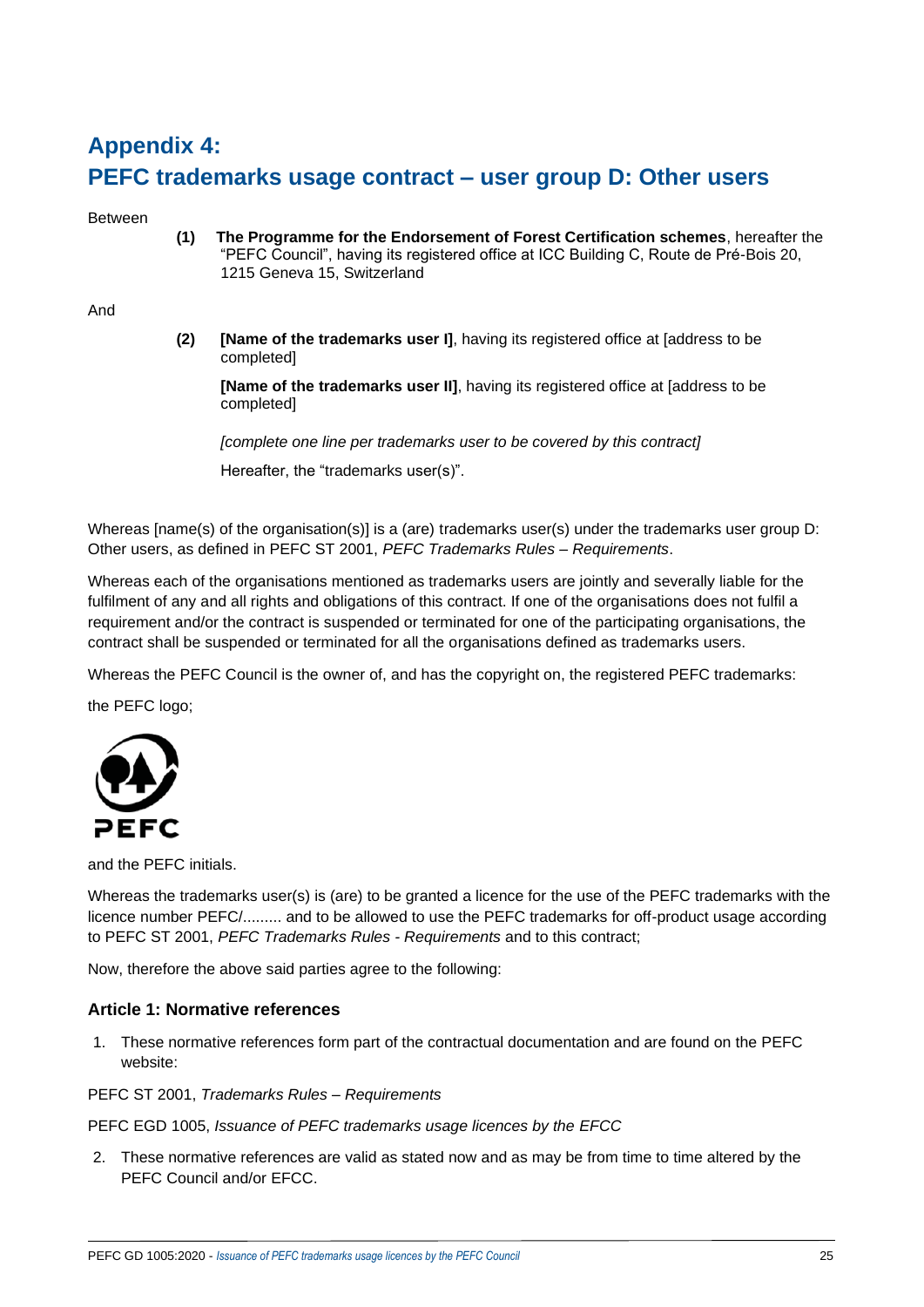# **Article 2: Interpretations of the definitions from PEFC ST 2001,** *Trademarks Rules – Requirements* **for the purpose of this contract**

1. Off-product usage

The use of the PEFC trademarks, other than on-product usage, that is not referring to a specific product or the origin of raw material in a PEFC certified forest.

2. On-product usage

The use of the PEFC trademarks in reference to the PEFC certified material of a product or that can be perceived or understood by buyers or the public as referring to PEFC certified material. On-product usage can be direct (when the PEFC trademarks are placed on tangible products) or indirect (the trademarks refer to tangible products although they are not placed directly on the product).

### **Article 3: Ownership of the PEFC trademarks**

1. The PEFC logo and the PEFC initials are copyrighted materials and are internationally registered trademarks owned by the PEFC Council. Unauthorised use of these copyrighted materials is prohibited. PEFC Council reserves the right to take legal action in cases of unauthorised use.

## **Article 4: Responsibilities of the trademarks user(s)**

- 1. The trademarks user(s) is (are) obliged to use the PEFC trademarks in accordance with PEFC ST 2001*, PEFC Trademarks Rules – Requirements*, as stated now and as may be amended by the PEFC Council from time to time.
- 2. The trademarks user(s) is (are) responsible for keeping itself (themselves) informed and adapt its (their) usage to any changes to this standard conducted by the PEFC Council.
- 3. The trademarks user(s) is (are) obliged to inform the PEFC Council immediately and truthfully on any changes concerning the trademarks user(s)'s identification data.
- 4. The trademarks user(s) may have to provide, on EFCC's request, a list of all the off-product usage of the PEFC trademarks.

### **Article 5: Responsibilities of the PEFC Council**

- 1. EFCC is obliged to inform the trademarks user(s) on any changes to the PEFC Council regulations and documentation concerning the PEFC trademarks use which affect this contract to the latest known email address(es). If the trademarks user(s) does (do) not accept the modification, the trademarks user(s) can terminate the contract, as per article 7, clause 1.
- 2. EFCC shall provide the trademarks user(s) with access to the PEFC Label Generator within five (5) working days following the signature of the contract by both parties.

### **Article 6: Penalty**

1. The PEFC Council may impose a contractual penalty of a Euros (EUR) amount being one-fifth the market value of the products to which the unauthorised trademarks use relates, unless the trademarks user(s) proves that such unauthorised use was unintentional. In the latter case the penalty will be limited to 10 000 EUR.

### **Article 7: Contract Termination**

1. Either party may terminate the contract with one (1) month prior notice by email to the latest known email address.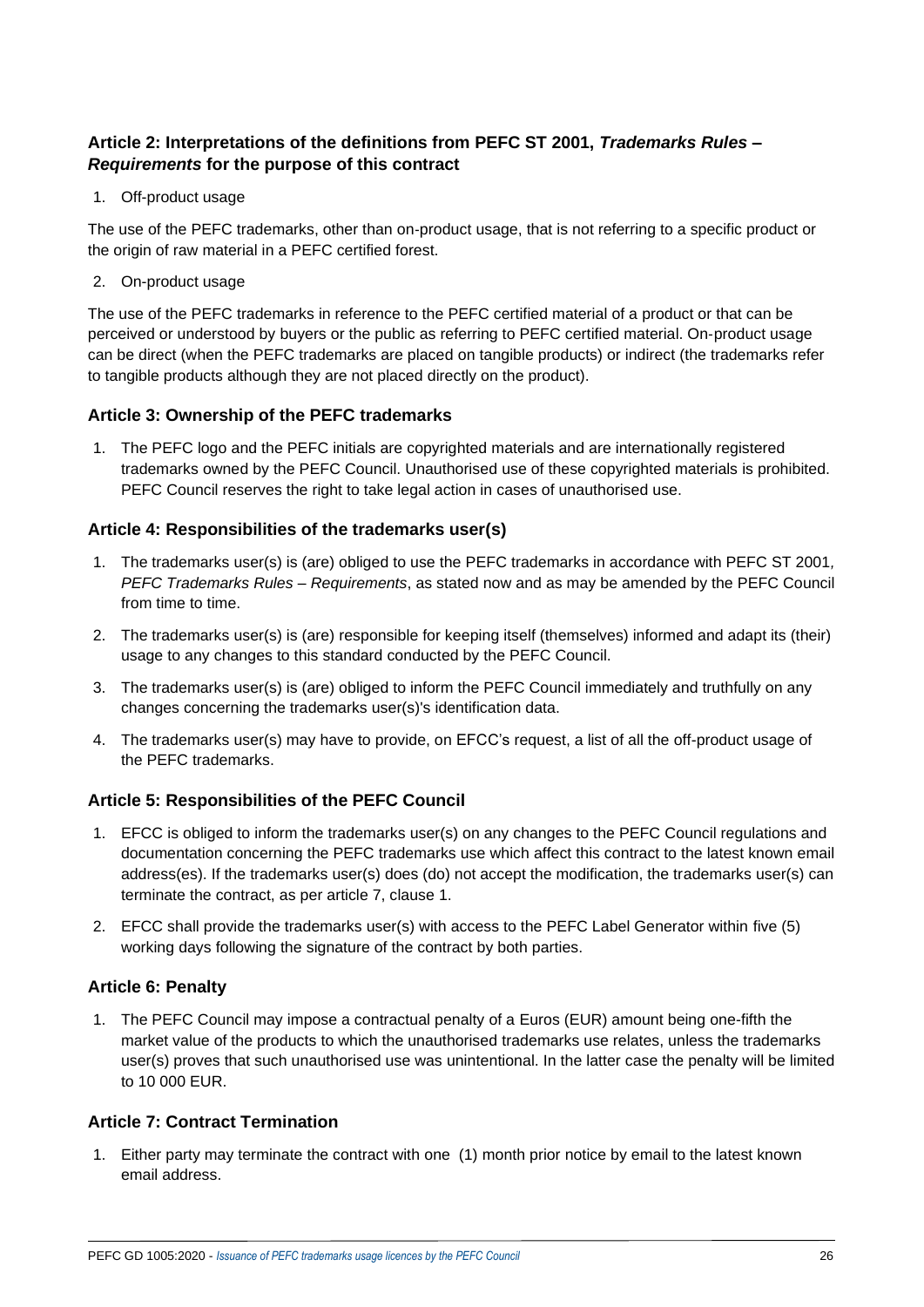- 2. EFCC may revoke the contract temporarily with immediate effect while a suspicion of contravention of the contract or the PEFC ST 2001, *Trademarks Rules - Requirements* is being investigated.
- 3. In case of detection of misuse or suspicion of misuse of the PEFC trademarks, EFCC shall send the trademarks user(s) a written request for an explanation and a notification of the temporary revocation of the contract by email to the latest email address(es) in possession of the EFCC. The trademarks user(s) has (have) two (2) weeks from the date the email was sent to confirm receipt and provide explanation to the EFCC. The temporary revocation shall remain in effect for a maximum period of one (1) month after the trademarks user(s) has (have) provided an explanation concerning the suspected misuse to the EFCC, which will examine the matter. If the misuse is confirmed, the temporary revocation will be expanded for another period of three (3) months. During these three (3) months, the trademarks user(s) shall implement corrective measures to resolve the misuse. After these three (3) months, the EFCC will examine the corrective measures implemented and the result and may either reverse a decision on the temporary revocation of the contract, or may decide to terminate definitively the trademarks usage contract. In both cases, the EFCC shall notify the trademarks user(s) of its decision in writing.
- 4. As part of the investigation of suspicion, the EFCC reserves the right to carry out (by itself or to commission a third party to act on its behalf) an on-site inspection of the trademarks user(s)'s operations, if it has received a complaint by a third party or if the EFCC has reasons to believe that the contract is being contravened. The trademarks user(s) shall bear responsibility for the costs of said inspection and any other detrimental effects.
- 5. EFCC may terminate the contract with immediate effect if there are reasons to believe that any of the terms of the contract or the PEFC ST 2001, *PEFC Trademarks Rules – Requirements*, in its valid version, are not being adhered to or the trademarks user(s) may be bringing the PEFC to disrepute.
- 6. EFCC is not obliged to pay compensation for any costs or other damages which the temporary revocation or termination causes to the trademarks user(s).

### **Article 8: Data treatment**

- 1. In order to issue a PEFC trademarks usage licence, EFCC may collect some personal data on the trademarks user(s). The personal data collected include: full name of the contact person, email address and telephone number. This information is necessary for the normal operations of the PEFC certification system. They are made publicly available on the PEFC websites (PEFC Council website and EFCC websites), and PEFC may share them with third parties limited to and exclusively for certification purposes. These data are indispensable to ensure the PEFC certification system operations, such as to trace validity of PEFC trademarks usage licences and certified products by consumers, and third parties.
- 2. Personal data on the trademarks user(s) are kept public for a duration of five (5) years after the end of the PEFC trademarks usage licence validity. Data will then be stored in an in-house database in order to keep track of the licences. Upon request, the PEFC Council/EFCC may provide the trademarks user(s) with information about the personal data it holds. The trademarks user(s) has (have) the right to access or verify its (their) personal data and to have them modified, corrected or deleted at any time. If the trademarks user(s) would like to exercise one of these data protection rights, he/she can contact EFCC at [info@pefc.ee.](mailto:request@pefc.org)
- 3. By the signature of this contract the trademarks user(s) agrees to this data treatment procedure. In case the trademarks user(s) does (do) not want this information to be publicly available, the licence shall be cancelled.
- 4. Further information on the PEFC Council/EFCC data treatment is available from the PEFC Council or EFCC.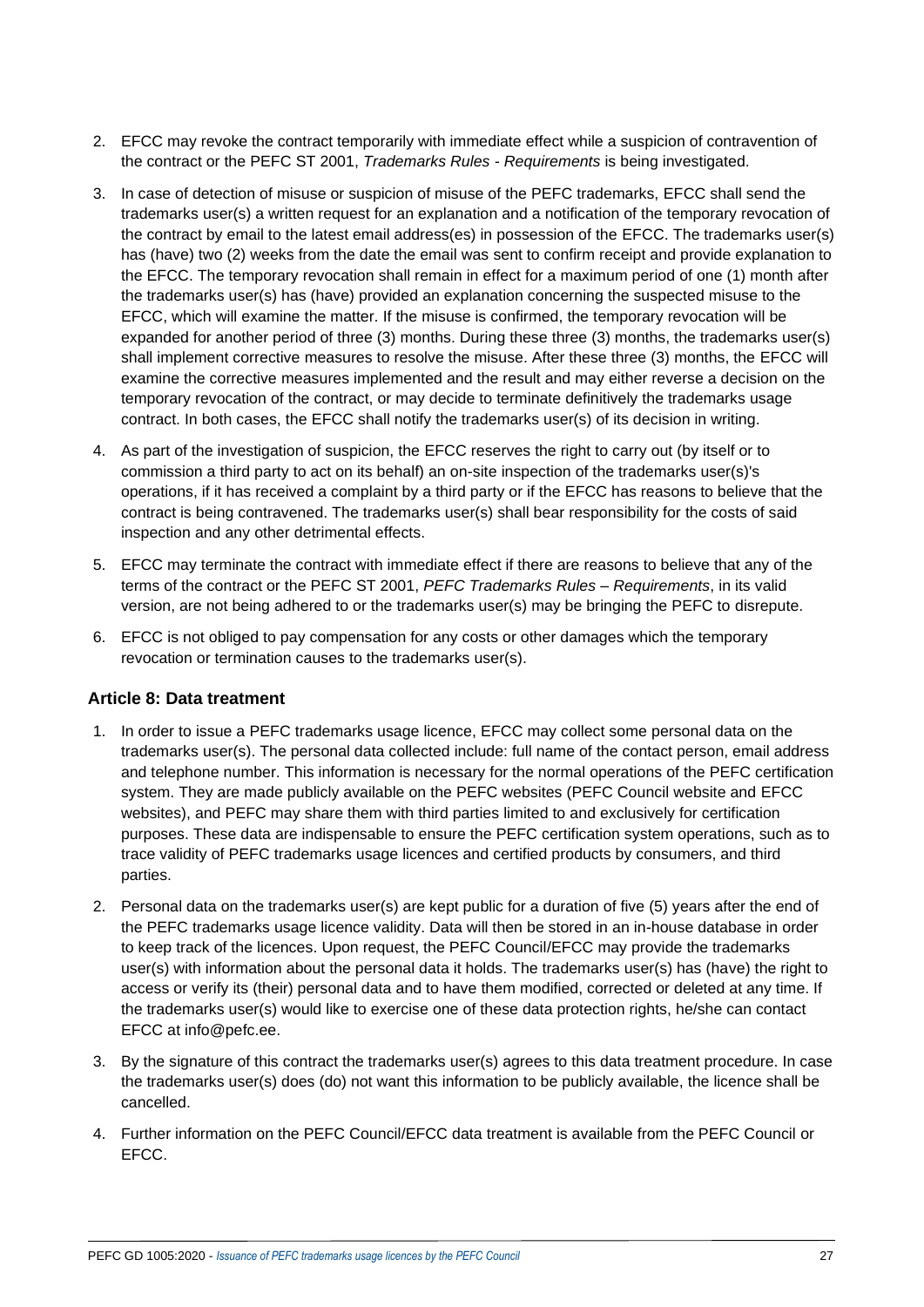## **Article 9: Validity of the Contract**

1. The contract enters into force when it has been signed by both parties, and remains valid, unless it is terminated according to article 7.

### **Article 10: Applicable law and place of jurisdiction**

- 1. This contract is subject to Estonian law.
- 2. Any disputes arising out of this agreement shall be finally and exclusively settled by the Harju County Court.

Signed in duplicate or digitally in one copy.

For and on behalf of For and on behalf of the PEFC Council the trademarks user(s)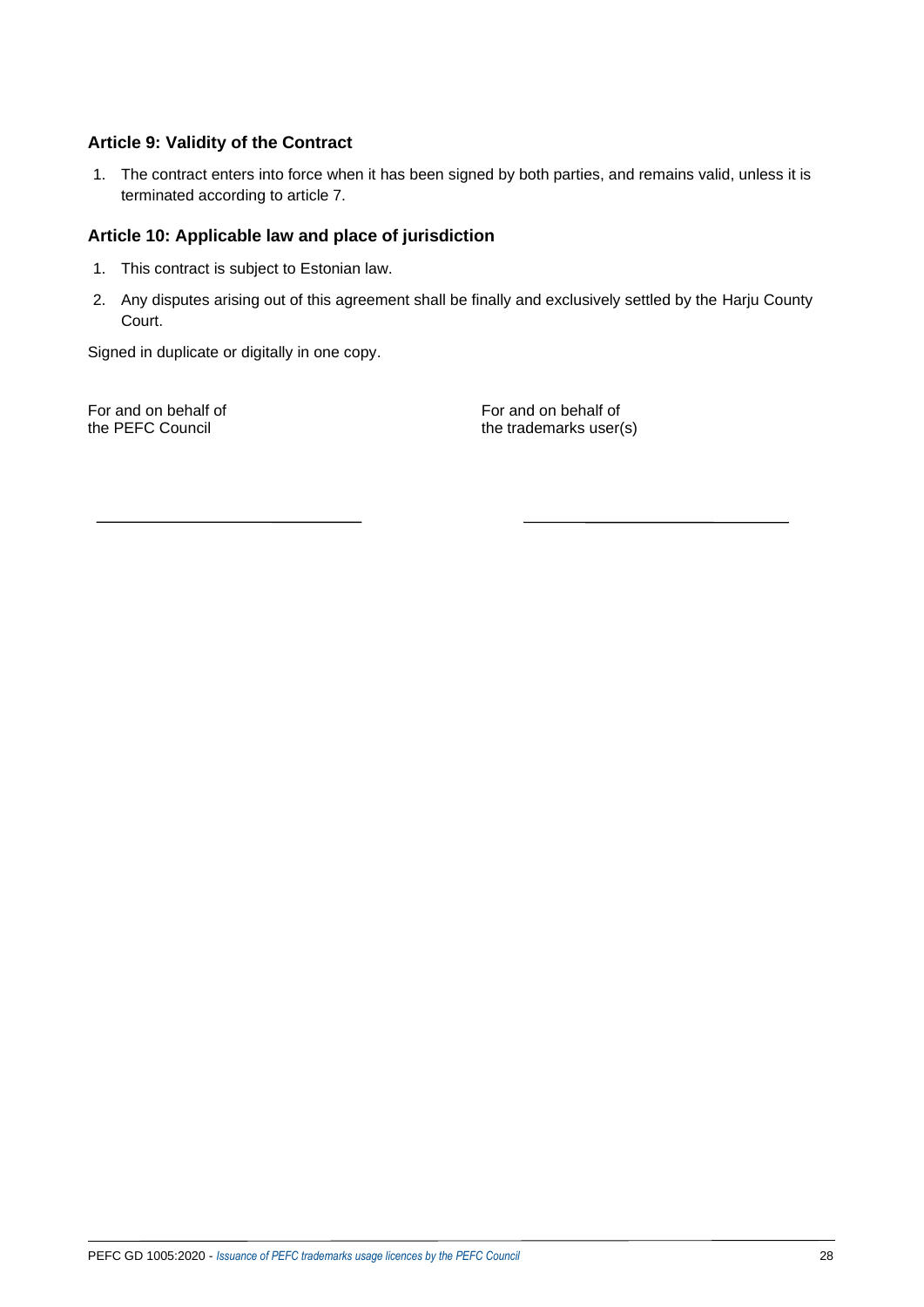# **Appendix 5: PEFC trademarks usage contract - user Group D: Retailers and brands owners**

Between

**(1) The Programme for the Endorsement of Forest Certification schemes**, hereafter the "PEFC Council", having its registered office at ICC Building C, Route de Pré-Bois 20, 1215 Geneva 15, Switzerland

#### And

**(2) [Name of the trademarks user I]**, having its registered office at [address to be completed]

**[Name of the trademarks user II]**, having its registered office at [address to be completed]

*[complete one line per trademarks user to be covered by this contract]* Hereafter, the "trademarks user(s)".

Whereas [name(s) of the organisation(s)] is a (are) trademarks user(s) under the trademarks user group D: Other users, as defined in PEFC ST 2001, *PEFC Trademarks Rules – Requirements*.

Whereas each of the organisations mentioned as trademarks users are jointly and severally liable for the fulfilment of any and all rights and obligations of this contract. If one of the organisations does not fulfil a requirement and/or the contract is suspended or terminated for one of the participating organisations, the contract shall be suspended or terminated for all the organisations defined as trademarks users.

Whereas the PEFC Council is the owner of, and has the copyright on, the registered PEFC trademarks:

the PEFC logo;



and the PEFC initials.

Whereas the trademarks user(s) is (are) to be granted a licence for the use of the PEFC trademarks with the licence number PEFC/......... and to be allowed to use the PEFC trademarks for indirect on- and off-product usage according to PEFC ST 2001, *PEFC Trademarks Rules - Requirements* and to this contract;

Now, therefore the above said parties agree to the following:

#### **Article 1: Normative references**

1. These normative references form part of the contractual documentation and are found on the EFCC website:

PEFC ST 2001, *Trademarks Rules – Requirements*

PEFC EGD 1005, *Issuance of PEFC trademarks usage licences by the EFCC*

2. These normative references are valid as stated now and as may be from time to time altered by the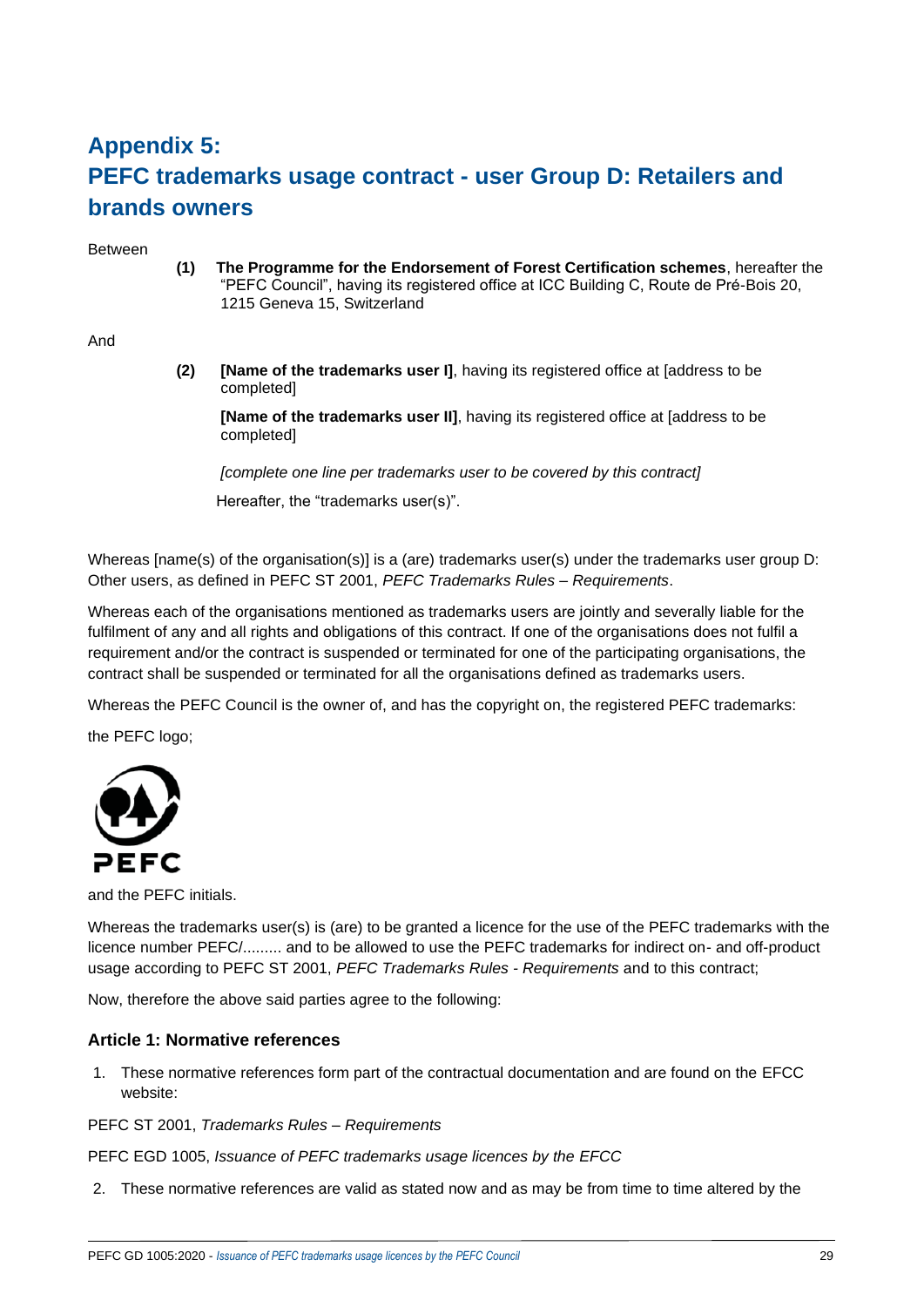PEFC Council or EFCC.

# **Article 2: Interpretations of the definitions from PEFC ST 2001,** *Trademarks Rules – Requirements* **for the purpose of this contract**

1. On-product usage

The use of the PEFC trademarks in reference to the PEFC certified material content of a product or that can be perceived or understood by buyers or the public as referring to PEFC certified material. On-product usage can be direct (when the PEFC trademarks are placed on tangible products) or indirect (the trademarks refer to tangible products although they are not placed directly on the product).

#### 2. Off-product usage

The use of the PEFC trademarks, other than on-product usage, and which does not refer to a specific product. For example, a statement about use of PEFC certified materials in an annual report, a sustainability report, a procurement policy, or the mention of PEFC on a company website.

3. Retailer and brand owners

Entity procuring PEFC certified finished products and selling the finished products directly to consumers without manipulating the product in any way, changing the wrapping or mixing the products with non-certified products.

## **Article 3: Ownership of the PEFC trademarks**

1. The PEFC logo and the PEFC initials are copyrighted materials and are internationally registered trademarks owned by the PEFC Council. Unauthorised use of these copyrighted materials is prohibited and may lead to legal action.

### **Article 4: Responsibilities of the trademarks user(s)**

- 1. The trademarks user(s) is (are) obliged to use the PEFC trademarks in accordance with PEFC ST 2001, *PEFC Trademarks Rules – Requirements*, as stated now and as may be altered by the PEFC Council from time to time.
- 2. The trademarks user(s) is (are) responsible for keeping itself (themselves) informed and adapt its (their) usage to any changes to this standard conducted by the PEFC Council.
- 3. The trademarks user(s) is (are) obliged to inform the PEFC Council immediately and truthfully on any changes concerning the trademarks user's identification data.
- 4. The trademarks user(s) shall, on the request, provide a list of the use of the PEFC trademarks.

### **Article 5: Responsibilities of the EFCC**

- 1. EFCC is obliged to inform the trademarks user(s) on any changes to the PEFC Council regulations and documentation concerning the PEFC trademarks use which affect this contract to the latest known email address(es). If the trademarks user(s) does (do) not accept the modification, the trademarks user(s) can terminate the contract, as per article 7, clause 1.
- 2. EFCC shall provide the trademarks user(s) with access to the PEFC Label Generator within five (5) working days following the signature of the contract by both parties.

### **Article 6: Penalty**

1. EFCC shall impose a contractual penalty of a Euros (EUR) amount being one-fifth the market value of the products to which unauthorised trademarks use relates, unless the trademarks user(s) proves that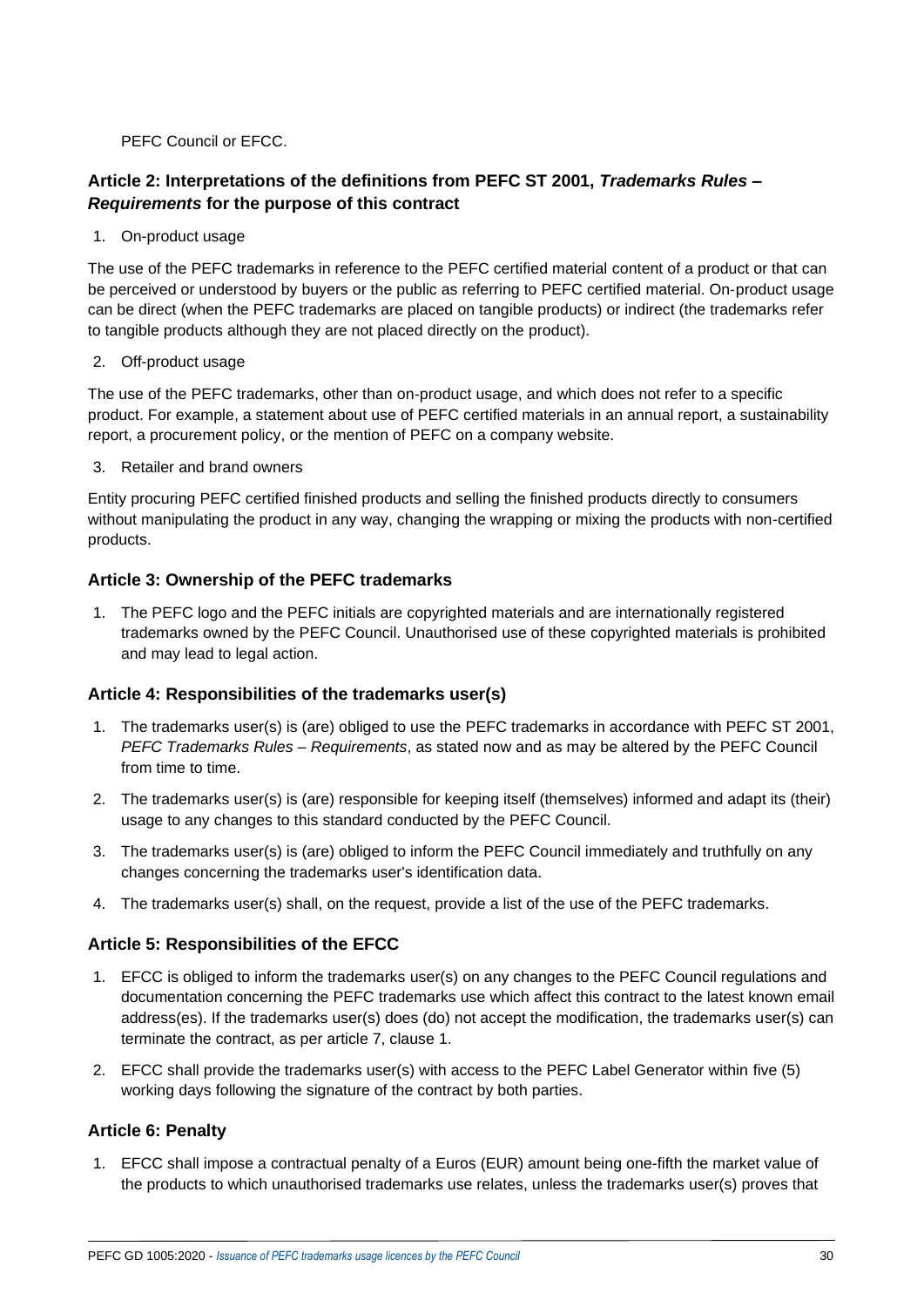such unauthorised use was unintentional and that it couldn't have avoided such unauthorised use by consulting thoroughly all and any normative references, PEFC communication and applicable state regulation. In the latter case the penalty will be limited to 10 000 EUR.

## **Article 7: Contract Termination**

- 1. Either party may terminate the contract with one (1) month prior notice by email to the latest known email address(es).
- 2. EFCC may revoke the contract temporarily with immediate effect while a suspicion of contravention of the contract or PEFC ST 2001, *PEFC Trademarks Rules - Requirements* is being investigated.
- 3. In case of detection of misuse or suspicion of misuse of the PEFC trademarks, the EFCC shall send the trademarks user(s) a written request for an explanation and a notification of the temporary revocation of the contract by email to the latest email address(es) in possession of the PEFC. The trademarks user(s) has (have) two (2) weeks from the date the email was sent to confirm receipt and provide explanation to the EFCC. The temporary revocation shall remain in effect for a maximum period of one (1) month after the trademarks user(s) has (have) provided an explanation concerning the suspected misuse to the EFCC, which will examine the matter. If the misuse is confirmed, the temporary revocation will be expanded for another period of three (3) months. During these three (3) months, the trademarks user(s) shall implement corrective measures to resolve the misuse. After these three (3) months, the EFCC will examine the corrective measures implemented and the result and may either reverse a decision on the temporary revocation of the contract, or may decide to terminate definitively the trademarks usage contract. In both cases, the EFCC shall notify the trademarks user(s) of its decision in writing.
- 4. As part of the investigation of suspicion, the EFCC reserves the right to carry out (by itself or to commission a third party to act on its behalf) an on-site inspection of the trademarks user's operations, if it has received a complaint by a third party or if the EFCC has reasons to believe that the contract is being contravened. The trademarks user(s) shall bear responsibility for the costs of said inspection and any other detrimental effects.
- 5. The PEFC Council may terminate the contract with immediate effect if there are reasons to believe that any of the terms of the contract or the PEFC ST 2001, *PEFC Trademarks Rules – Requirements*, in its valid version, are not being adhered to or the trademarks user(s) may be bringing the PEFC or EFCC into disrepute.
- 6. EFCC is not obliged to pay compensation for any costs or other damages which the temporary revocation or termination causes to the trademarks user(s).

### **Article 8: Data treatment**

- 1. In order to issue a PEFC trademarks usage licence, the PEFC Council/EFCC may collect some personal data on the trademarks user(s). The personal data collected includes: full name of the contact person, email address and telephone number. This information is necessary for the normal operations of the PEFC certification system. They are made publicly available on the PEFC websites (PEFC Council website and EFCC websites), and PEFC may share them with third parties limited to and exclusively for certification purposes. These data are indispensable to ensure the PEFC certification system operations, such as to trace validity of PEFC trademarks usage licences and certified products, by consumers and third parties.
- 2. Personal data on the trademarks user(s) are kept public for a duration of five (5) years after the end of the PEFC trademarks usage licence validity. Data will then be stored in an in-house database in order to keep track of the licences. Upon request, the PEFC Council/EFCC may provide the trademarks user(s) with information about the personal data it holds. The trademarks user(s) has (have) the right to access or verify its (their) personal data and to have them modified, corrected or deleted at any time. If the trademarks user(s) would like to exercise one of these data protection rights, they can contact